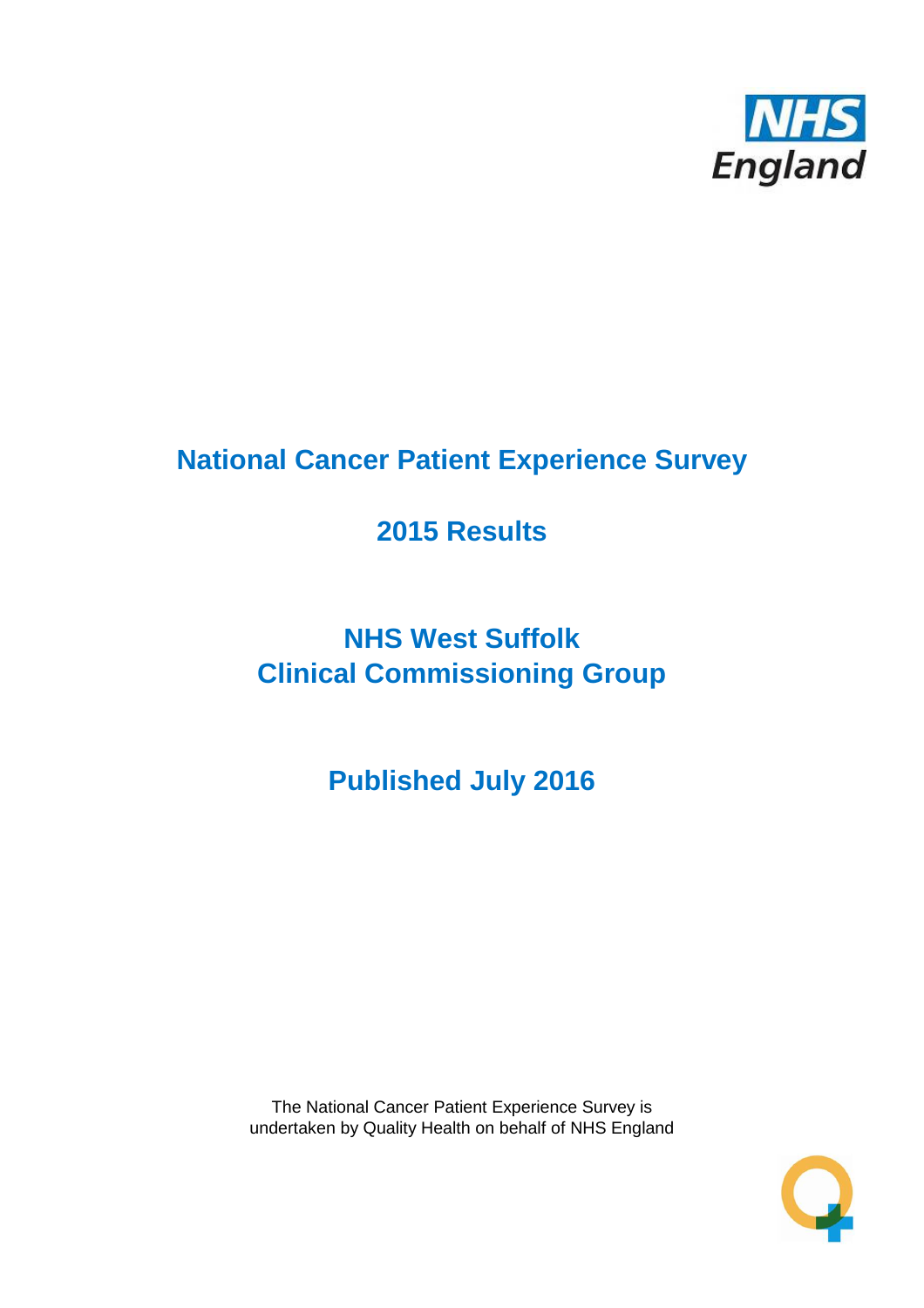### **Introduction**

The National Cancer Patient Experience Survey 2015 is the fifth iteration of the survey first undertaken in 2010. It has been designed to monitor national progress on cancer care; to provide information to drive local quality improvements; to assist commissioners and providers of cancer care; and to inform the work of the various charities and stakeholder groups supporting cancer patients.

The survey was overseen by a national Cancer Patient Experience Advisory Group. This Advisory Group set the principles and objectives of the survey programme and guided questionnaire development.

The survey was commissioned and managed by NHS England. The survey provider, Quality Health, is responsible for designing, running and analysing the survey.

Full national results and other reports are available at www.ncpes.co.uk

Further details on the survey methodology and changes to the 2015 survey can be found in the Annex. Note that a number of significant changes were made to the 2015 survey so caution should be taken in directly comparing data from the 2015 survey to the findings of the previous CPES surveys. No comparisons with previous surveys are presented in this report.

#### **This report**

The report shows how this CCG scored for each question in the survey, compared with national results. It is aimed at helping individual CCGs to understand their performance and identify areas for local improvement.

Note that responses for questions with 1-20 respondents have been suppressed. This is to protect patient confidentiality and because uncertainty around the result is too great.

#### **Data tables**

The data tables presented in this report show the following for each question:

- **Column 1** shows the number of respondents to this question
- **Column 2** shows the unadjusted 2015 score for this CCG
- **Column 3** shows the case-mix adjusted 2015 score for this CCG
- **Column 4** shows the lower limit of the expected range of scores for this CCG (the top of the pale blue section on the Comparability chart - see below)
- **Column 5** shows the upper limit of the expected range of scores for this CCG (the bottom of the dark blue section on the Comparability chart - see below)
- **Column 6** shows the National Average score for this question.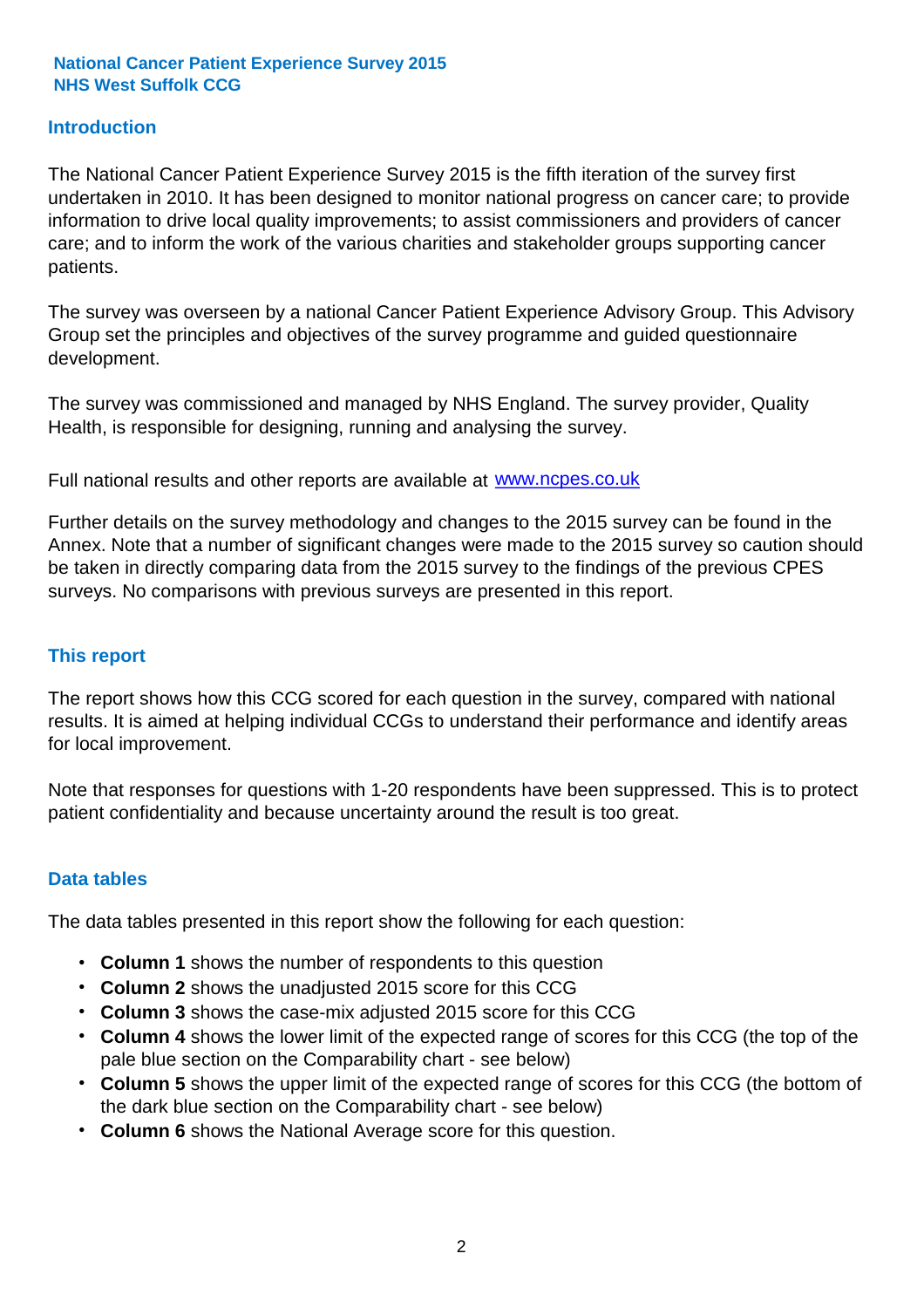Results for individual response options are presented in the detailed data tables **WWW.ncpes.co.uk** Confidence Intervals for unadjusted and case-mix adjusted data are provided in these tables.

Expected ranges and 95% Confidence Intervals highlight the uncertainty around the results. The size of the expected ranges and confidence intervals will be different for each question, and depends on the number of respondents and the range of their responses.

For further details on case-mix adjustment and the scoring methodology used, please refer to the Annex.

### **Comparability charts**

For the 2015 survey, we have adopted the CQC standard for reporting comparative performance, based on calculation of "expected ranges". This means that CCGs will be flagged as outliers only if there is statistical evidence that their scores deviate (positively or negatively) from the range of scores that would be expected for CCGs of the same size.

The Comparability charts in this report show a bar with these expected ranges (in grey), higher than expected (in dark blue), and lower than expected (in pale blue). A black dot represents the actual score of this CCG.

The same colour convention has been used in Column 3 of the Data tables.

For further details on expected ranges, please refer to the technical document at **www.ncpes.co.uk** 

#### **Tumour group tables**

The final set of tables in this report show the scores for each question for each of the 13 tumour groups, with a comparative national score for that tumour group.

These breakdowns are intended as additional information for CCGs to understand the differences between the experiences of patients with different types of cancer. The numbers are generally relatively small and may not be statistically significant. They should therefore be treated with some caution.

#### **Notes on specific questions**

Question 5 in the survey has not been scored. However, the unscored data is useful and has been published alongside the other results in this report. This question asked respondents to "tick all that apply". The results show all of the responses given including where respondents chose two or more options.

Questions used to direct respondents to different parts of the survey (questions 4, 17, 24, 27, 40, 43, 46) and other demographic and information questions are not reported.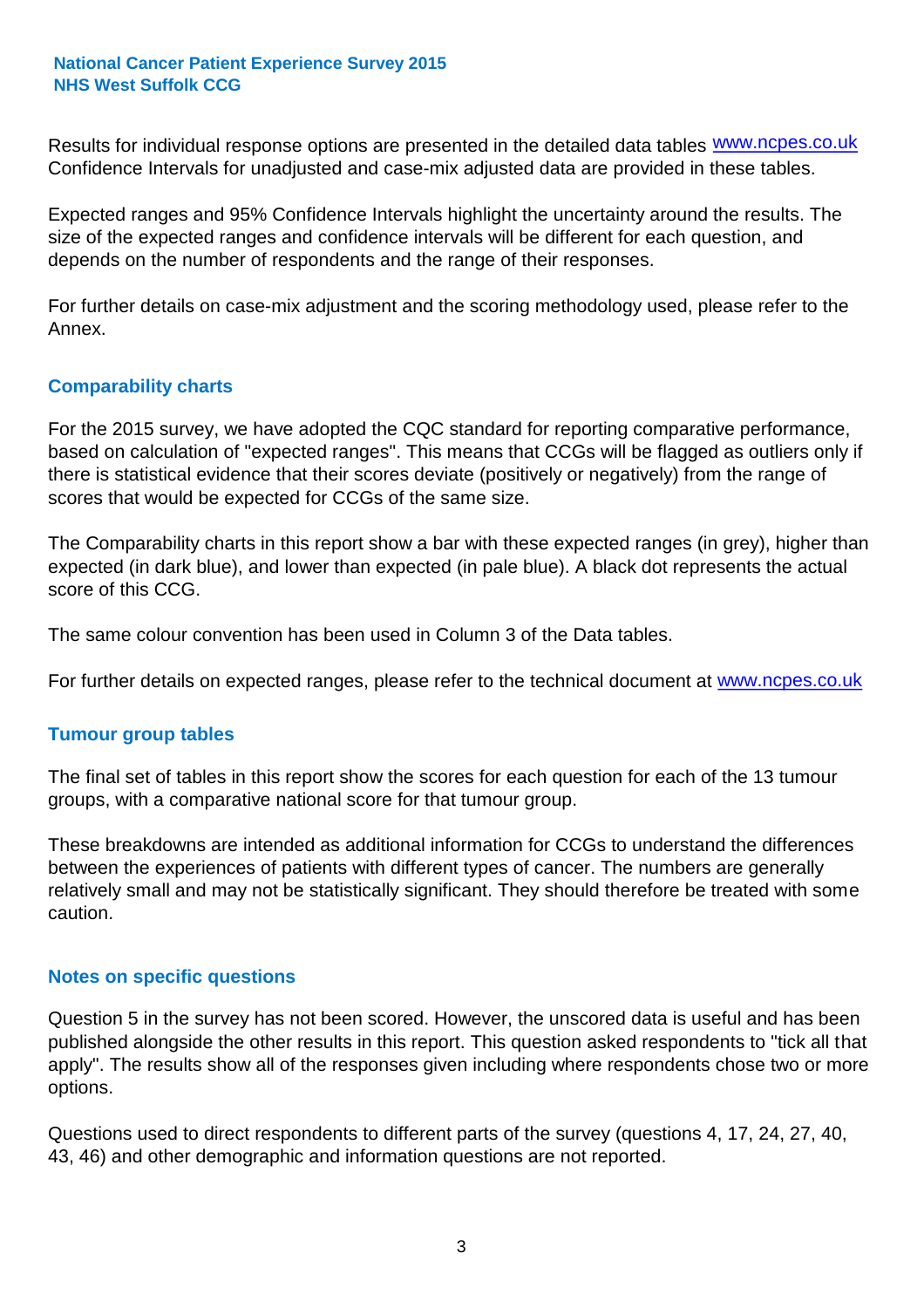#### **How to use the data**

Unadjusted data should be used to see the actual responses from patients relating to the CCG.

Case-mix adjusted data, together with expected ranges, should be used to understand whether the results are significantly higher or lower than national results.

Case-mix adjusted data, together with (case-mix adjusted) Confidence Intervals (presented in the detailed data tables **www.ncpes.co.uk**), should be used to understand whether the results are significantly higher or lower than the results for another CCG.

#### **Response rates**

Numbers of respondents by tumour group, age and gender can be found in the Annex.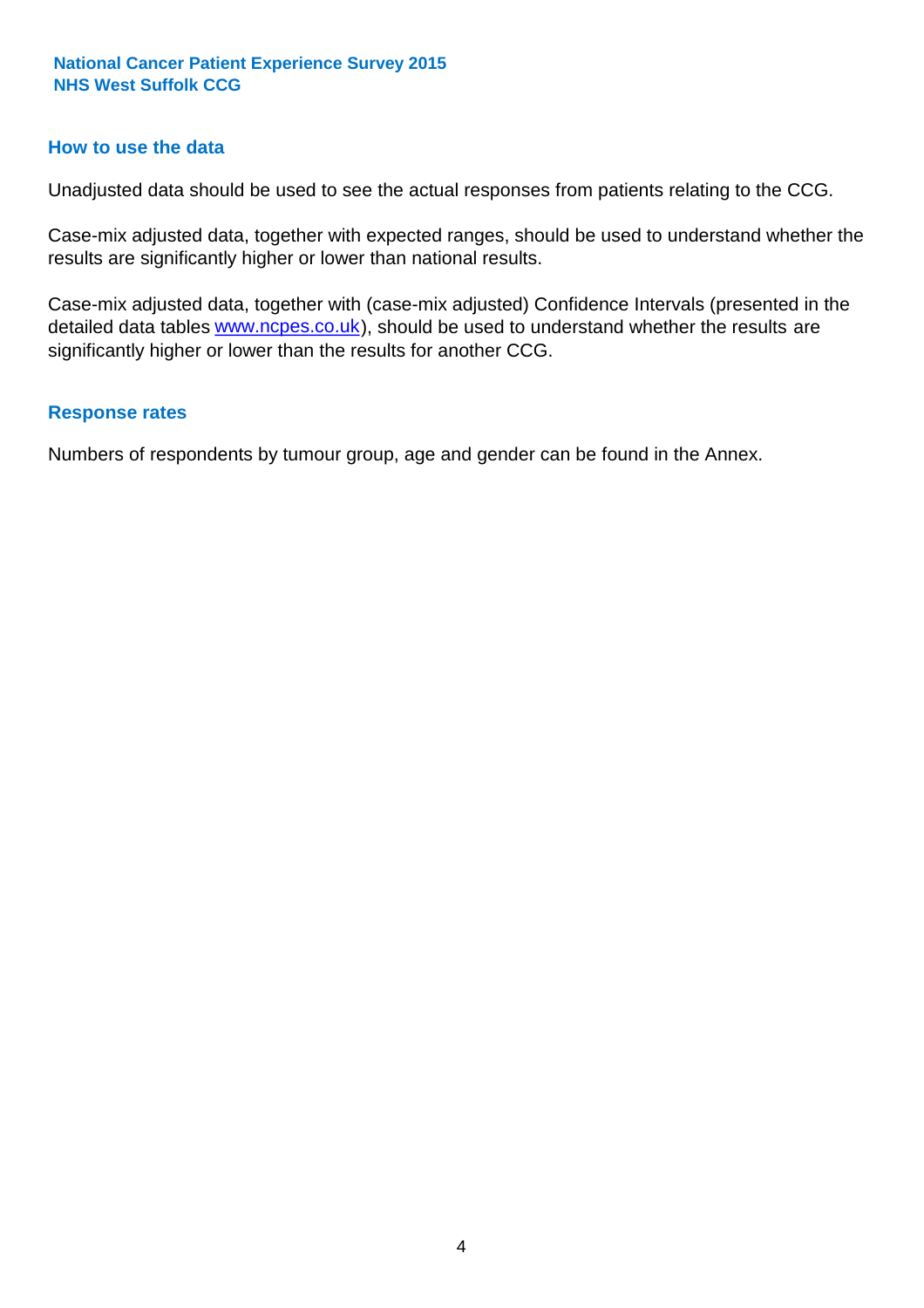### **Executive Summary**

average rating of **8.8**. Asked to rate their care on a scale of zero (very poor) to 10 (very good), respondents gave an

The following questions are included in phase 1 of the Cancer Dashboard developed by Public Health England and NHS England\*:

- **78%** of respondents said that they were definitely involved as much as they wanted to be in decisions about their care and treatment
- **88%** of respondents said that they were given the name of a Clinical Nurse Specialist who would support them through their treatment
- when asked how easy or difficult it had been to contact their Clinical Nurse Specialist 86% of respondents said that it had been 'quite easy' or 'very easy'
- **89%** of respondents said that, overall, they were always treated with dignity and respect they were in hospital
- **92%** of respondents said that hospital staff told them who to contact if they were worried about their condition or treatment after they left hospital
- **65%** of respondents said that they thought the GPs and nurses at their general practice definitely did everything they could to support them while they were having cancer treatment.

Detailed results for these and other questions are set out in the sections that follow.

#### \* www.cancerdata.nhs.uk/dashboard

The questions were selected in discussion with the national Cancer Patient Experience Advisory Group and reflect four key patient experience domains: provision of information; involvement in decisions; care transition; interpersonal relations, respect and dignity. The figures presented above are all case-mix adjusted.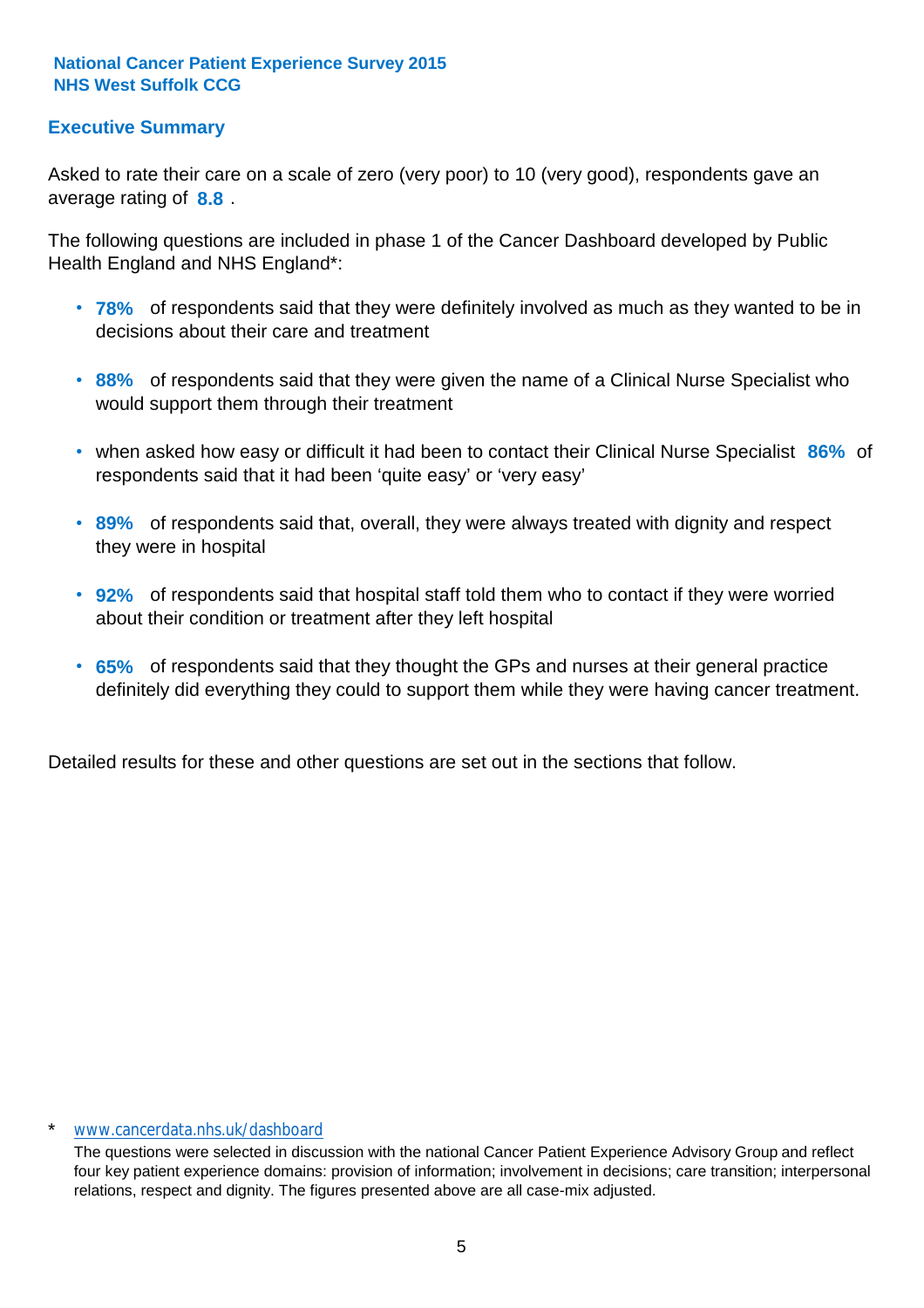# **Questions which scored outside expected range**

|                                     |                                                                                         |                                             |                                     | 2015 Case-mix Adjusted                       |                                                         |                              |  |  |  |
|-------------------------------------|-----------------------------------------------------------------------------------------|---------------------------------------------|-------------------------------------|----------------------------------------------|---------------------------------------------------------|------------------------------|--|--|--|
| Question                            |                                                                                         | for this<br>respondents<br>Number of<br>င်င | Percentage<br>this CCG<br>2015<br>ţ | Lower limit<br>expected<br>range<br>$\Omega$ | Upper limit<br>expected<br>range<br>$\overline{\sigma}$ | Average<br>National<br>Score |  |  |  |
| Deciding the best treatment for you |                                                                                         |                                             |                                     |                                              |                                                         |                              |  |  |  |
| Q14                                 | Patient given practical advice and support in dealing with side<br>effects of treatment | 402                                         | 62%                                 | 62%                                          | 71%                                                     | 66%                          |  |  |  |
|                                     | Support for people with cancer                                                          |                                             |                                     |                                              |                                                         |                              |  |  |  |
| Q20                                 | Hospital staff gave information about support groups                                    | 279                                         | 76%                                 | 78%                                          | 88%                                                     | 83%                          |  |  |  |
| Q <sub>23</sub>                     | Hospital staff told patient they could get free prescriptions                           | 178                                         | 71%                                 | 74%                                          | 86%                                                     | 80%                          |  |  |  |
| Hospital care as an inpatient       |                                                                                         |                                             |                                     |                                              |                                                         |                              |  |  |  |
| Q <sub>38</sub>                     | Given clear written information about what should / should not<br>do post discharge     | 260                                         | 89%                                 | 80%                                          | 89%                                                     | 84%                          |  |  |  |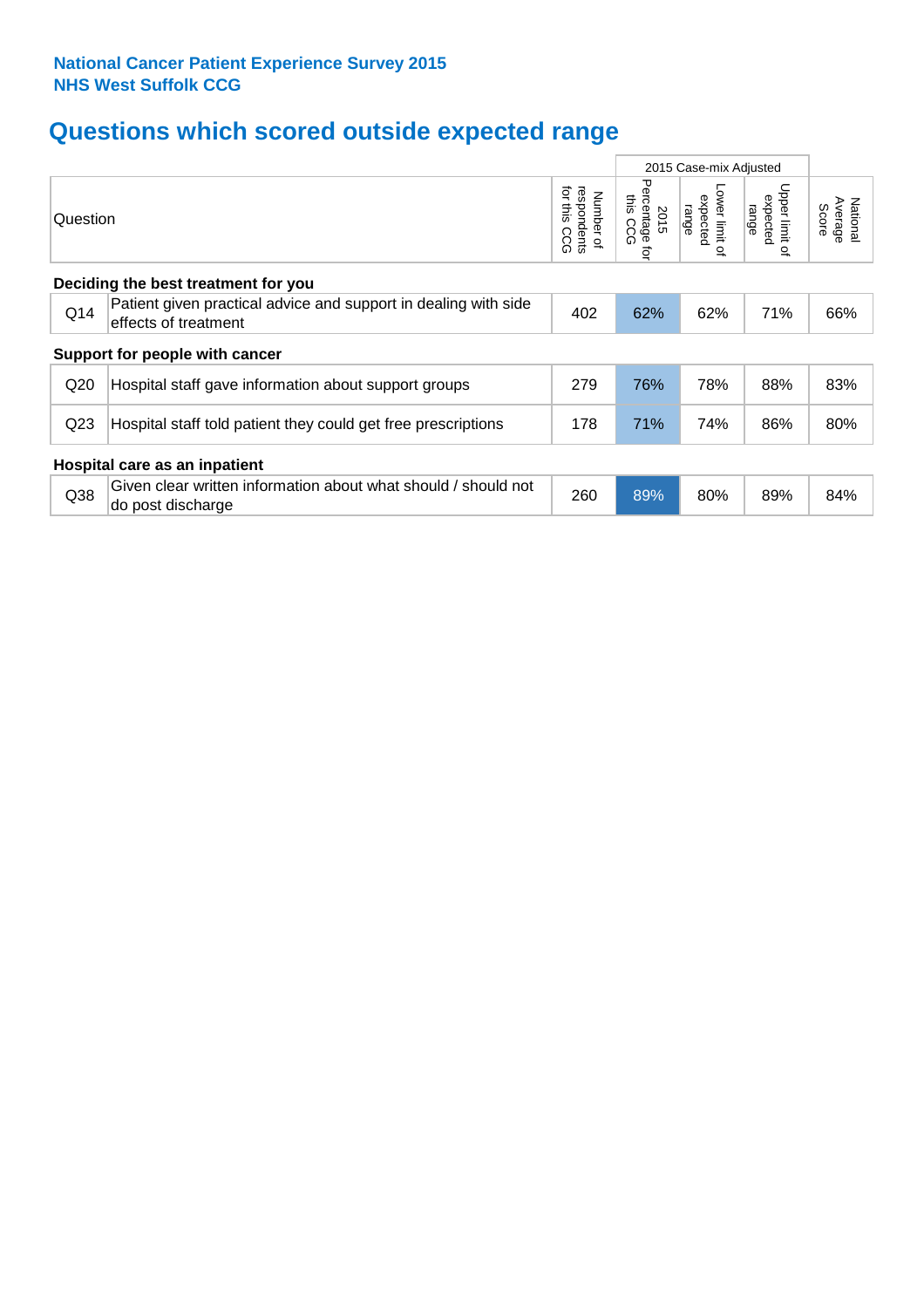# **CCG results**

### **Seeing your GP**



|    |                                                                |                                         |                             |               | 2015 Case-mix Adjusted     |                            |                        |
|----|----------------------------------------------------------------|-----------------------------------------|-----------------------------|---------------|----------------------------|----------------------------|------------------------|
|    | Question                                                       | respondents<br>Number<br>$\overline{a}$ | 2015<br>Unadjusted<br>Score | 2015<br>Score | Expected<br>range<br>lower | Expected<br>range<br>nbber | National Average Score |
| Q1 | Saw GP once / twice before being told had to go to<br>hospital | 319                                     | 75%                         | 73%           | 71%                        | 81%                        | 76%                    |
| Q2 | Patient thought they were seen as soon as necessary            | 418                                     | 82%                         | 81%           | 79%                        | 86%                        | 82%                    |

|    |                                                                             |                                                 | No. |
|----|-----------------------------------------------------------------------------|-------------------------------------------------|-----|
|    |                                                                             | Yes                                             |     |
|    | Beforehand, did you have all the<br>information you needed about your test? | No, I would have liked more written information |     |
| Q5 |                                                                             | No, I would have liked more verbal information  |     |
|    |                                                                             | I did not need / want any information           |     |
|    |                                                                             | Don't know / can't remember                     |     |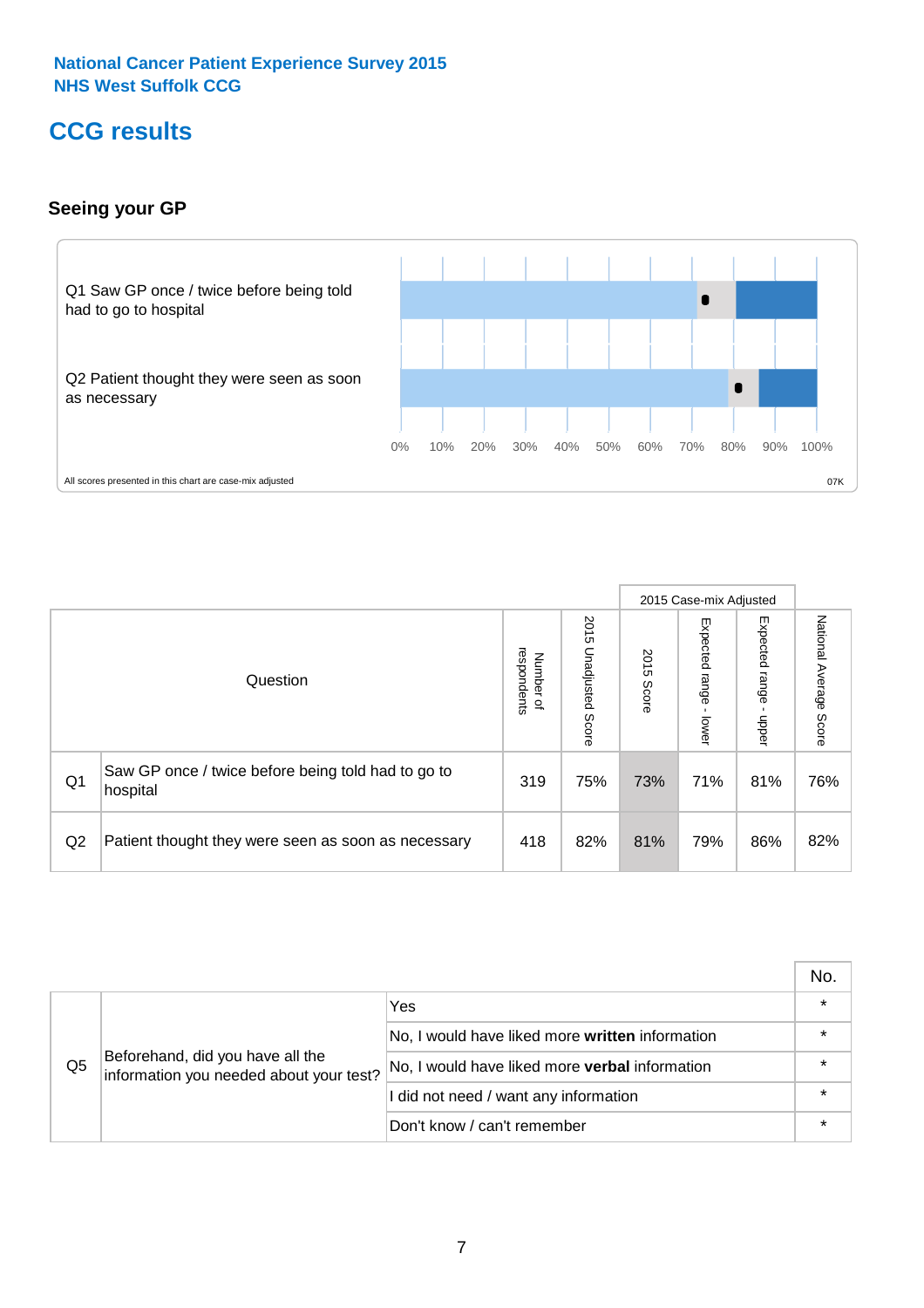### **Diagnostic tests**



|                |                                                                       |                                   |                             |               | 2015 Case-mix Adjusted  |                         |                           |
|----------------|-----------------------------------------------------------------------|-----------------------------------|-----------------------------|---------------|-------------------------|-------------------------|---------------------------|
|                | Question                                                              | respondents<br>Number<br>$\Omega$ | 2015<br>Unadjusted<br>Score | 2015<br>Score | Expected range<br>lower | Expected range<br>nbber | National Average<br>Score |
| Q <sub>6</sub> | The length of time waiting for the test to be done was<br>about right | 362                               | 88%                         | 87%           | 83%                     | 90%                     | 87%                       |
| Q7             | Given complete explanation of test results in<br>understandable way   | 363                               | 82%                         | 81%           | 75%                     | 83%                     | 79%                       |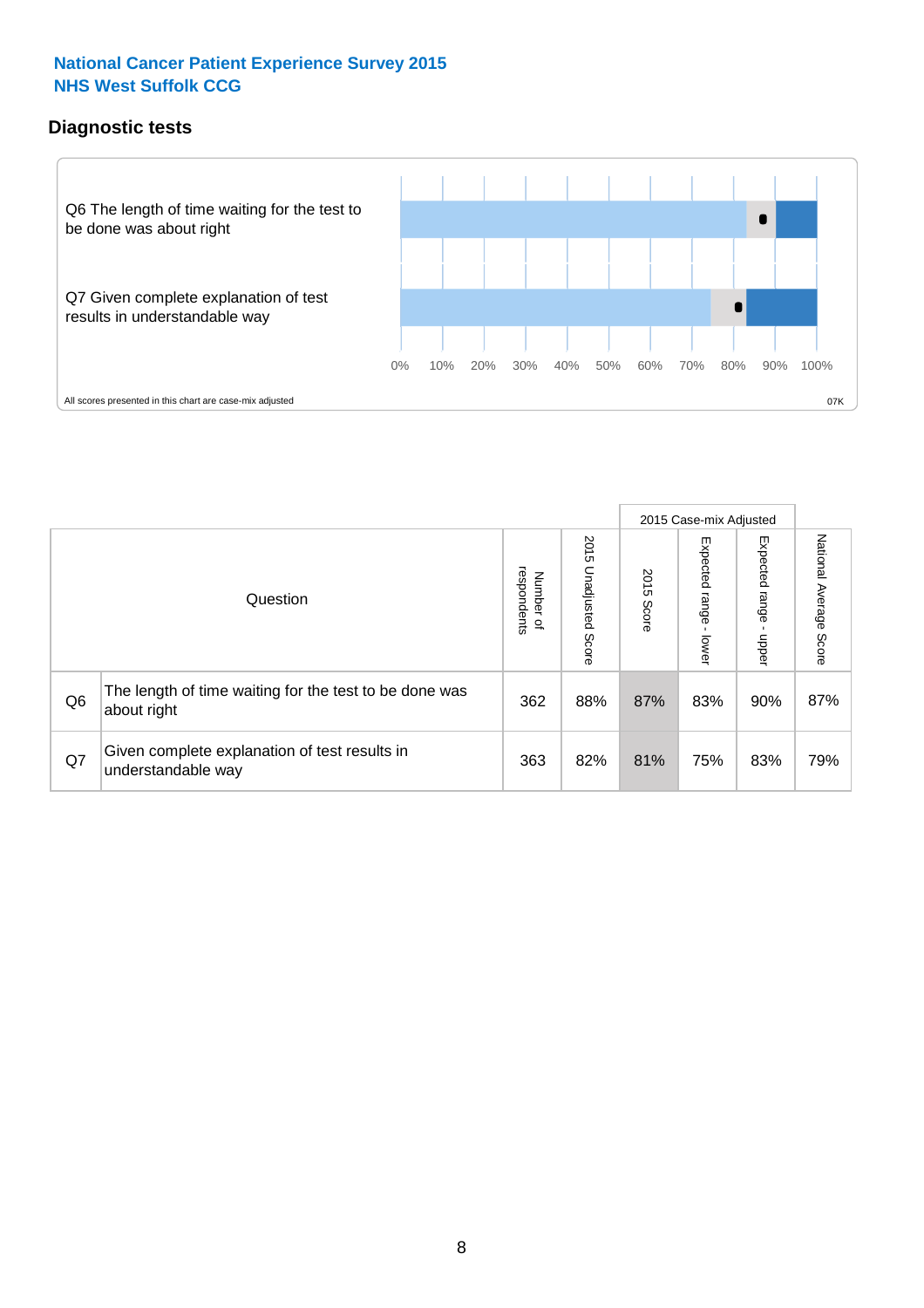#### **Finding out what was wrong with you**



|     |                                                                                            |                          |                                 |                      | 2015 Case-mix Adjusted                    |                                         |                        |
|-----|--------------------------------------------------------------------------------------------|--------------------------|---------------------------------|----------------------|-------------------------------------------|-----------------------------------------|------------------------|
|     | Question                                                                                   | respondents<br>Number of | 2015<br><b>Unadjusted Score</b> | 2015<br><b>Score</b> | Expected range<br>$\blacksquare$<br>lower | Expected range<br>$\mathbf{r}$<br>nbber | National Average Score |
| Q8  | Patient told they could bring a family member or friend<br>when first told they had cancer | 348                      | 77%                             | 77%                  | 74%                                       | 83%                                     | 79%                    |
| Q9  | Patient felt they were told sensitively that they had cancer                               | 426                      | 85%                             | 84%                  | 81%                                       | 88%                                     | 84%                    |
| Q10 | Patient completely understood the explanation of what<br>was wrong                         | 427                      | 73%                             | 73%                  | 69%                                       | 77%                                     | 73%                    |
| Q11 | Patient given easy to understand written information<br>about the type of cancer they had  | 380                      | 74%                             | 74%                  | 67%                                       | 76%                                     | 72%                    |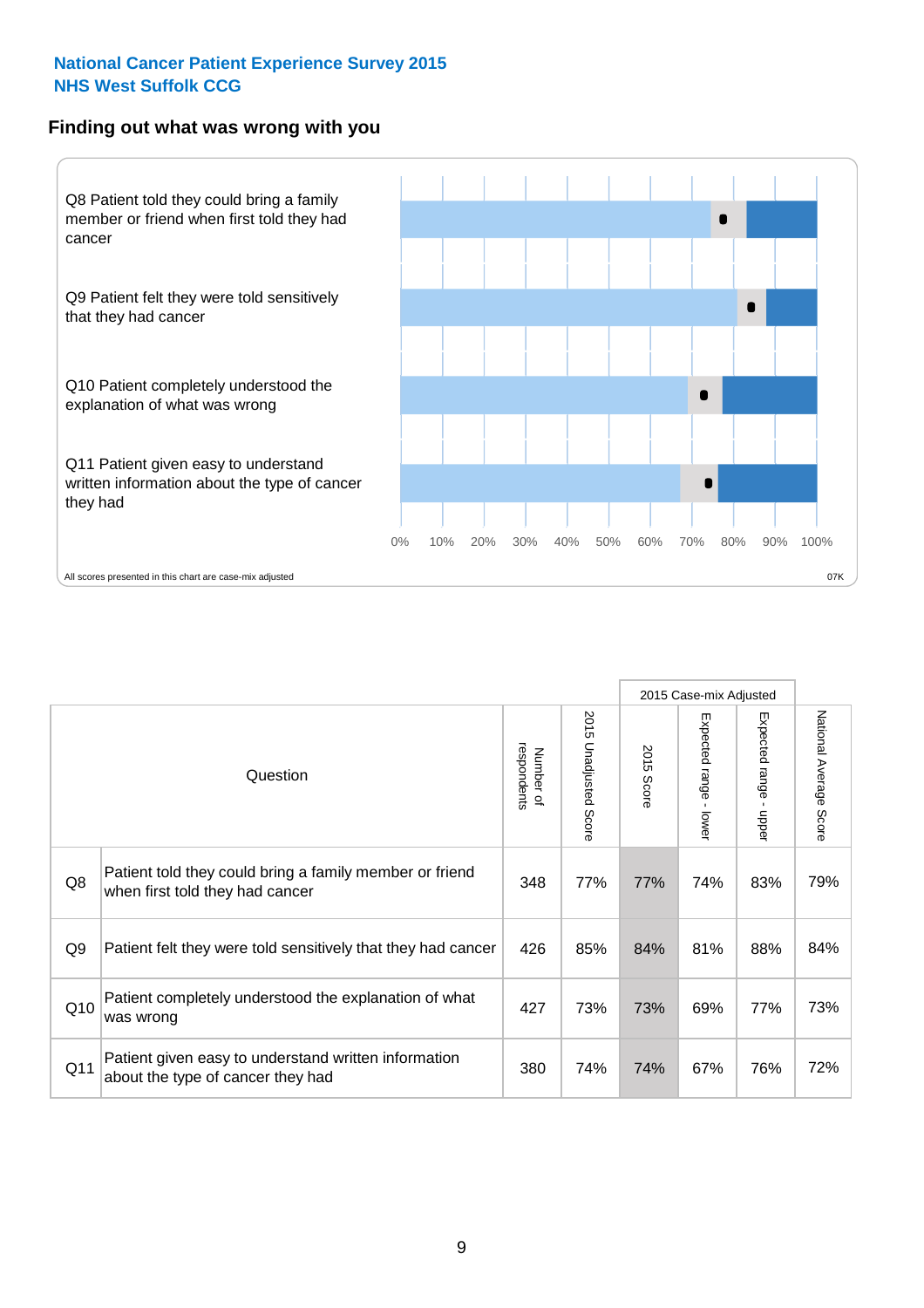### **Finding out what was wrong with you**



|     |                                                                                         |                          |                       |               | 2015 Case-mix Adjusted                  |                           |                        |
|-----|-----------------------------------------------------------------------------------------|--------------------------|-----------------------|---------------|-----------------------------------------|---------------------------|------------------------|
|     | Question                                                                                | respondents<br>Number of | 2015 Unadjusted Score | 2015<br>Score | Expected range<br>$\mathbf{r}$<br>lower | Expected range -<br>nbber | National Average Score |
| Q12 | Patient felt that treatment options were completely<br>explained                        | 359                      | 84%                   | 84%           | 79%                                     | 87%                       | 83%                    |
| Q13 | Possible side effects explained in an understandable way                                | 404                      | 72%                   | 71%           | 68%                                     | 77%                       | 73%                    |
| Q14 | Patient given practical advice and support in dealing with<br>side effects of treatment | 402                      | 62%                   | 62%           | 62%                                     | 71%                       | 66%                    |
| Q15 | Patient definitely told about side effects that could affect<br>them in the future      | 372                      | 51%                   | 51%           | 49%                                     | 59%                       | 54%                    |
| Q16 | Patient definitely involved in decisions about care and<br>treatment                    | 413                      | 79%                   | 78%           | 74%                                     | 82%                       | 78%                    |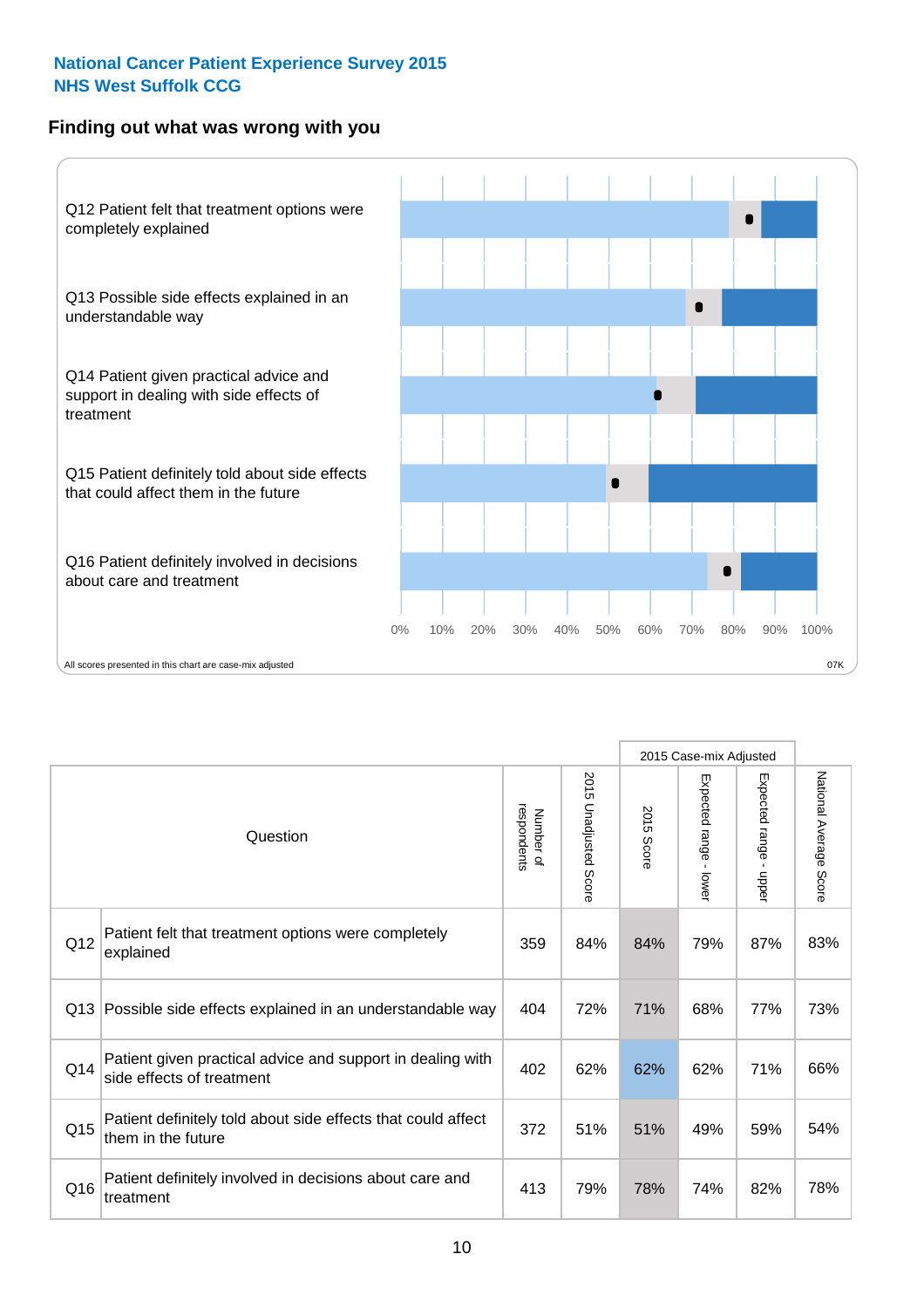### **Clinical Nurse Specialist**



|     |                                                                                     |                          |                       |               | 2015 Case-mix Adjusted  |                         |                                  |
|-----|-------------------------------------------------------------------------------------|--------------------------|-----------------------|---------------|-------------------------|-------------------------|----------------------------------|
|     | Question                                                                            | Number of<br>respondents | 2015 Unadjusted Score | 2015<br>Score | Expected range<br>lower | Expected range<br>nbber | National Average<br><b>Score</b> |
| Q17 | Patient given the name of the CNS who would support<br>them through their treatment | 408                      | 88%                   | 88%           | 87%                     | 93%                     | 90%                              |
| Q18 | Patient found it easy to contact their CNS                                          | 322                      | 86%                   | 86%           | 82%                     | 91%                     | 87%                              |
| Q19 | Get understandable answers to important questions all or<br>most of the time        | 308                      | 88%                   | 88%           | 85%                     | 92%                     | 89%                              |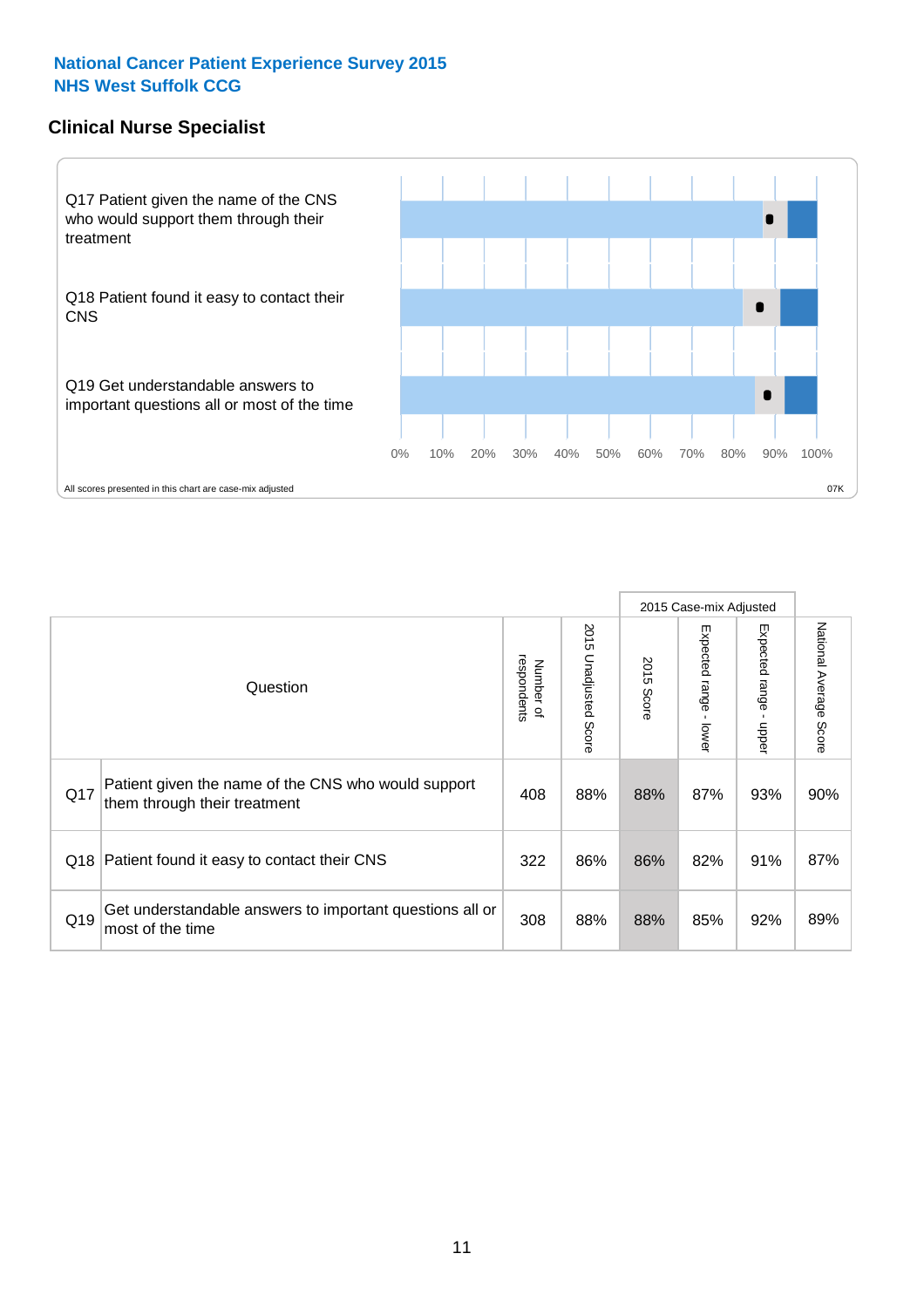#### **Support for people with cancer**



|                 |                                                                                            |                          |                       |            | 2015 Case-mix Adjusted    |                                         |                           |
|-----------------|--------------------------------------------------------------------------------------------|--------------------------|-----------------------|------------|---------------------------|-----------------------------------------|---------------------------|
|                 | Question                                                                                   | respondents<br>Number of | 2015 Unadjusted Score | 2015 Score | Expected range<br>- lower | Expected range<br>$\mathbf{I}$<br>nbber | National Average<br>Score |
| Q20             | Hospital staff gave information about support groups                                       | 279                      | 77%                   | 76%        | 78%                       | 88%                                     | 83%                       |
| Q <sub>21</sub> | Hospital staff gave information about impact cancer could<br>have on day to day activities | 260                      | 79%                   | 79%        | 76%                       | 86%                                     | 81%                       |
| Q22             | Hospital staff gave information on getting financial help                                  | 197                      | 49%                   | 49%        | 48%                       | 62%                                     | 55%                       |
| Q <sub>23</sub> | Hospital staff told patient they could get free prescriptions                              | 178                      | 71%                   | 71%        | 74%                       | 86%                                     | 80%                       |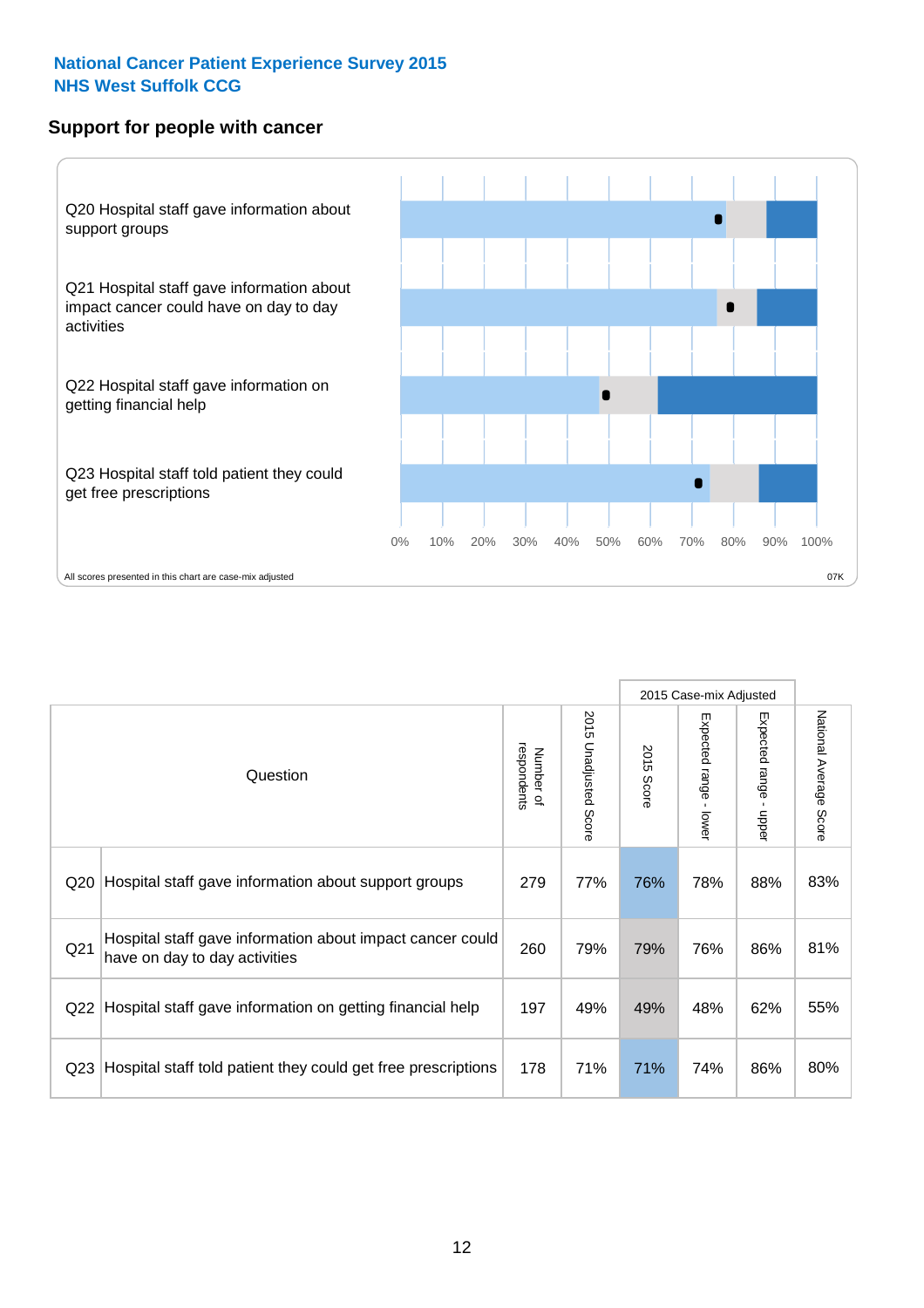### **Operations**



|     |                                                                 |                                         |                             |               | 2015 Case-mix Adjusted     |                           |                           |
|-----|-----------------------------------------------------------------|-----------------------------------------|-----------------------------|---------------|----------------------------|---------------------------|---------------------------|
|     | Question                                                        | respondents<br>Number<br>$\overline{a}$ | 2015<br>Unadjusted<br>Score | 2015<br>Score | Expected<br>range<br>lower | Expected<br>range<br>ddoe | National Average<br>Score |
| Q26 | Staff explained how operation had gone in<br>understandable way | 249                                     | 77%                         | 77%           | 72%                        | 83%                       | 78%                       |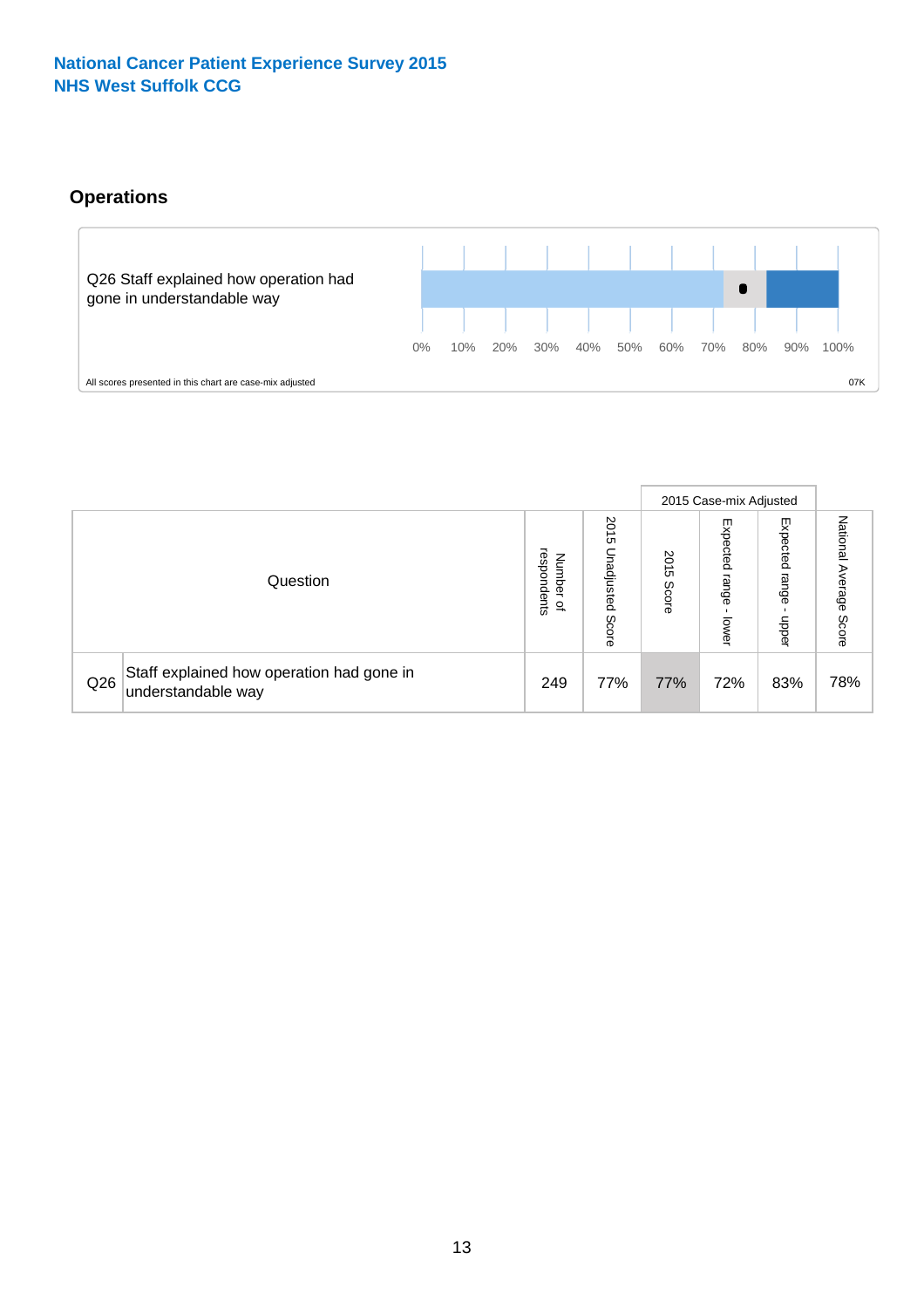### **Hospital care as an inpatient (Part 1 of 3)**



All scores presented in this chart are case-mix adjusted  $07K$ 

|                 |                                                                                           |                          |                                 |                      | 2015 Case-mix Adjusted                  |                                         |                        |
|-----------------|-------------------------------------------------------------------------------------------|--------------------------|---------------------------------|----------------------|-----------------------------------------|-----------------------------------------|------------------------|
|                 | Question                                                                                  | respondents<br>Number of | 2015<br><b>Unadjusted Score</b> | 2015<br><b>Score</b> | Expected range<br>$\mathbf{r}$<br>lower | Expected range<br>$\mathbf{I}$<br>nbber | National Average Score |
| Q28             | Groups of doctors or nurses did not talk in front of patient<br>as if they were not there | 274                      | 82%                             | 82%                  | 77%                                     | 86%                                     | 81%                    |
| Q29             | Patient had confidence and trust in all doctors treating<br>them                          | 278                      | 85%                             | 84%                  | 80%                                     | 88%                                     | 84%                    |
| Q30             | Patient's family or someone close definitely had<br>opportunity to talk to doctor         | 225                      | 73%                             | 73%                  | 66%                                     | 78%                                     | 72%                    |
| Q <sub>31</sub> | Patient had confidence and trust in all ward nurses                                       | 277                      | 77%                             | 77%                  | 67%                                     | 78%                                     | 72%                    |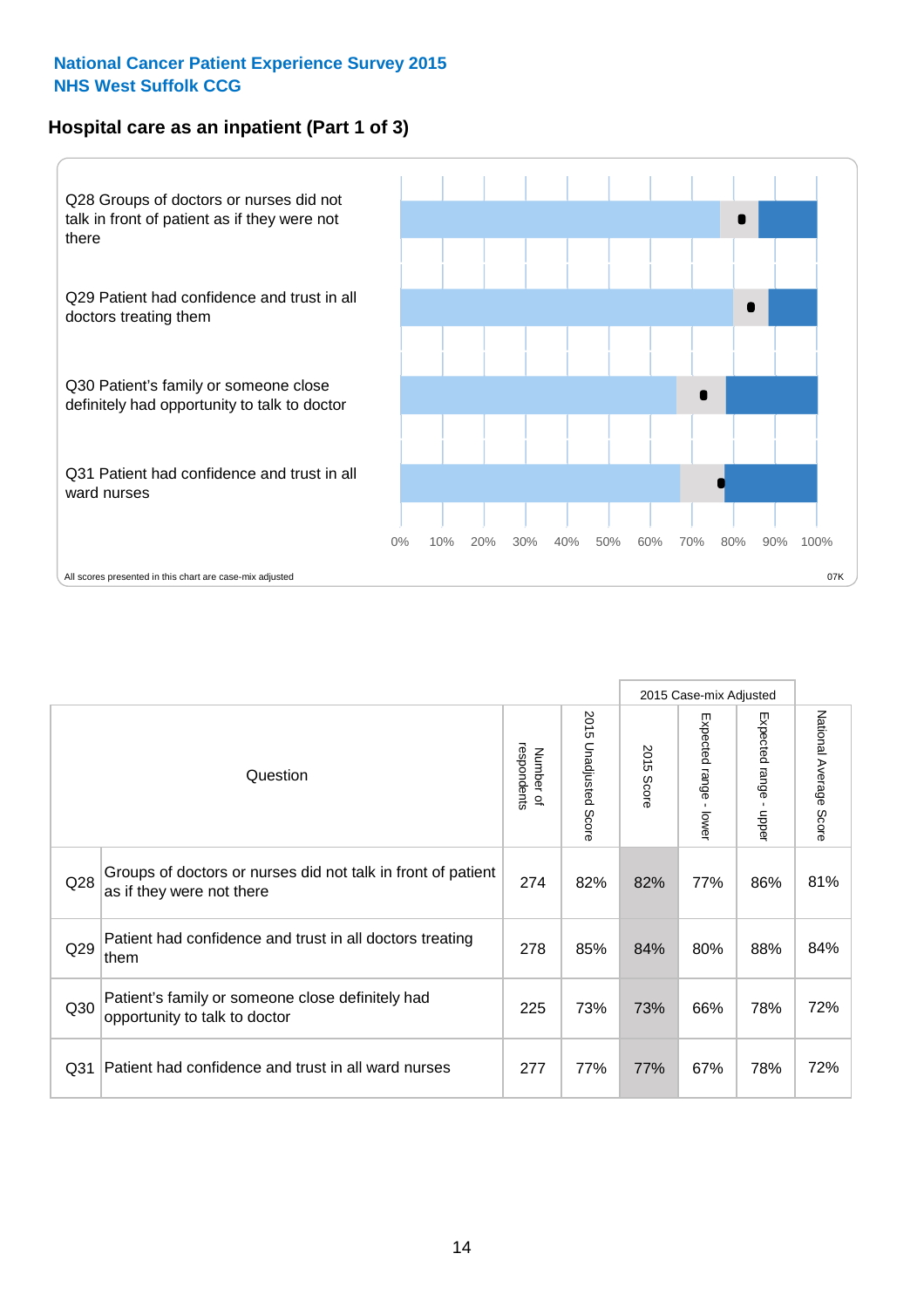### **Hospital care as an inpatient (Part 2 of 3)**



|                 |                                                                         |                          |                          |               | 2015 Case-mix Adjusted                  |                                           |                        |
|-----------------|-------------------------------------------------------------------------|--------------------------|--------------------------|---------------|-----------------------------------------|-------------------------------------------|------------------------|
|                 | Question                                                                | respondents<br>Number of | 2015<br>Unadjusted Score | 2015<br>Score | Expected range<br>$\mathbf{r}$<br>lower | Expected range<br>$\blacksquare$<br>hbber | National Average Score |
| Q <sub>32</sub> | Always / nearly always enough nurses on duty                            | 278                      | 67%                      | 66%           | 61%                                     | 72%                                       | 66%                    |
| Q <sub>33</sub> | All staff asked patient what name they preferred to be<br>called by     | 275                      | 69%                      | 69%           | 57%                                     | 76%                                       | 67%                    |
| Q <sub>34</sub> | Always given enough privacy when discussing condition<br>or treatment   | 278                      | 87%                      | 86%           | 81%                                     | 89%                                       | 85%                    |
| Q35             | Patient was able to discuss worries or fears with staff<br>during visit | 196                      | 51%                      | 51%           | 45%                                     | 59%                                       | 52%                    |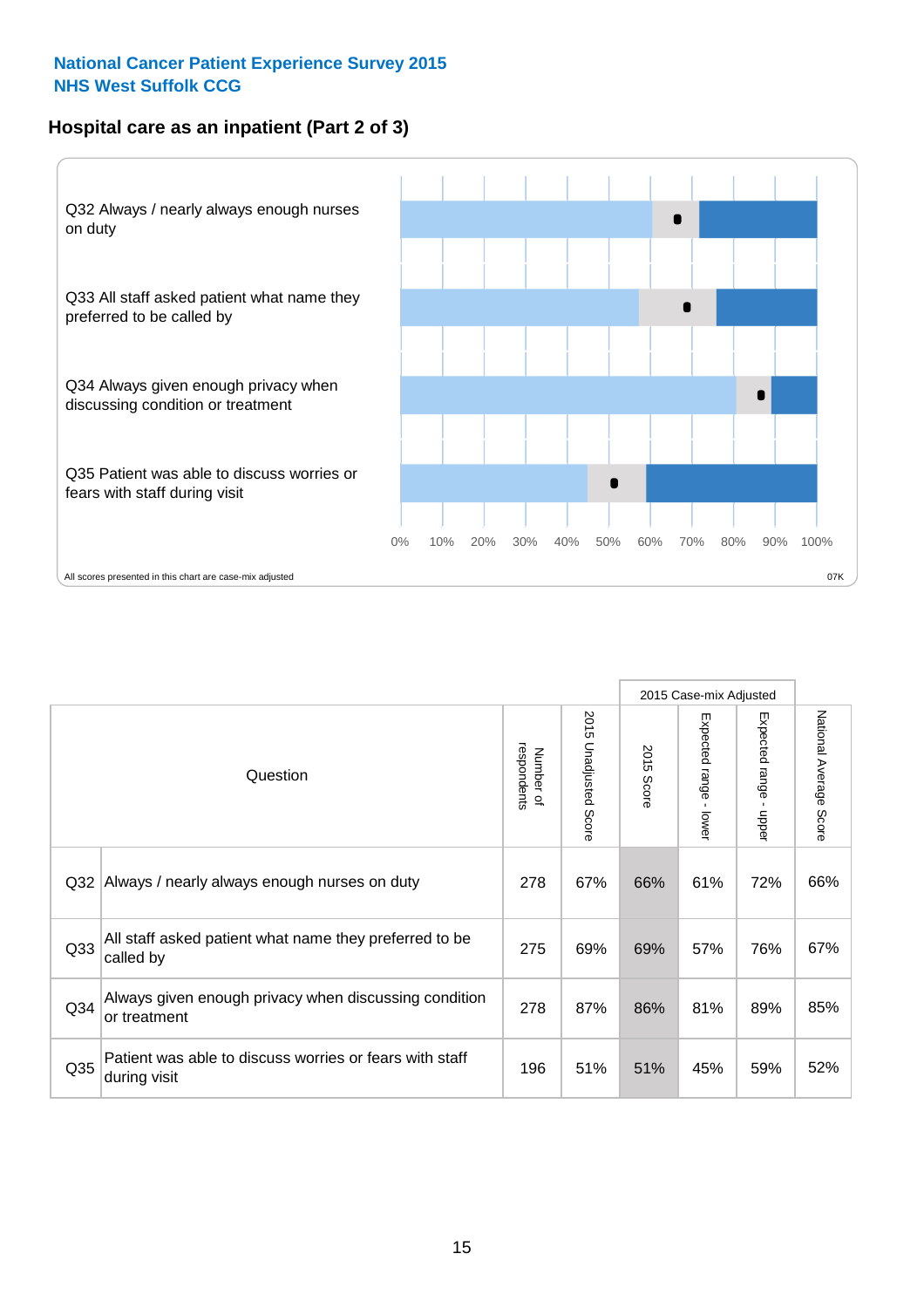### **Hospital care as an inpatient (Part 3 of 3)**



|                 |                                                                                     |                          |                                 |               | 2015 Case-mix Adjusted                    |                                           |                        |
|-----------------|-------------------------------------------------------------------------------------|--------------------------|---------------------------------|---------------|-------------------------------------------|-------------------------------------------|------------------------|
|                 | Question                                                                            | respondents<br>Number of | 2015<br><b>Unadjusted Score</b> | 2015<br>Score | Expected range<br>$\blacksquare$<br>lower | Expected range<br>$\blacksquare$<br>nbber | National Average Score |
| Q36             | Hospital staff definitely did everything to help control pain                       | 237                      | 85%                             | 84%           | 79%                                       | 89%                                       | 84%                    |
| Q <sub>37</sub> | Always treated with respect and dignity by staff                                    | 279                      | 90%                             | 89%           | 84%                                       | 91%                                       | 87%                    |
| Q38             | Given clear written information about what should / should<br>not do post discharge | 260                      | 89%                             | 89%           | 80%                                       | 89%                                       | 84%                    |
| Q39             | Staff told patient who to contact if worried post discharge                         | 265                      | 92%                             | 92%           | 91%                                       | 97%                                       | 94%                    |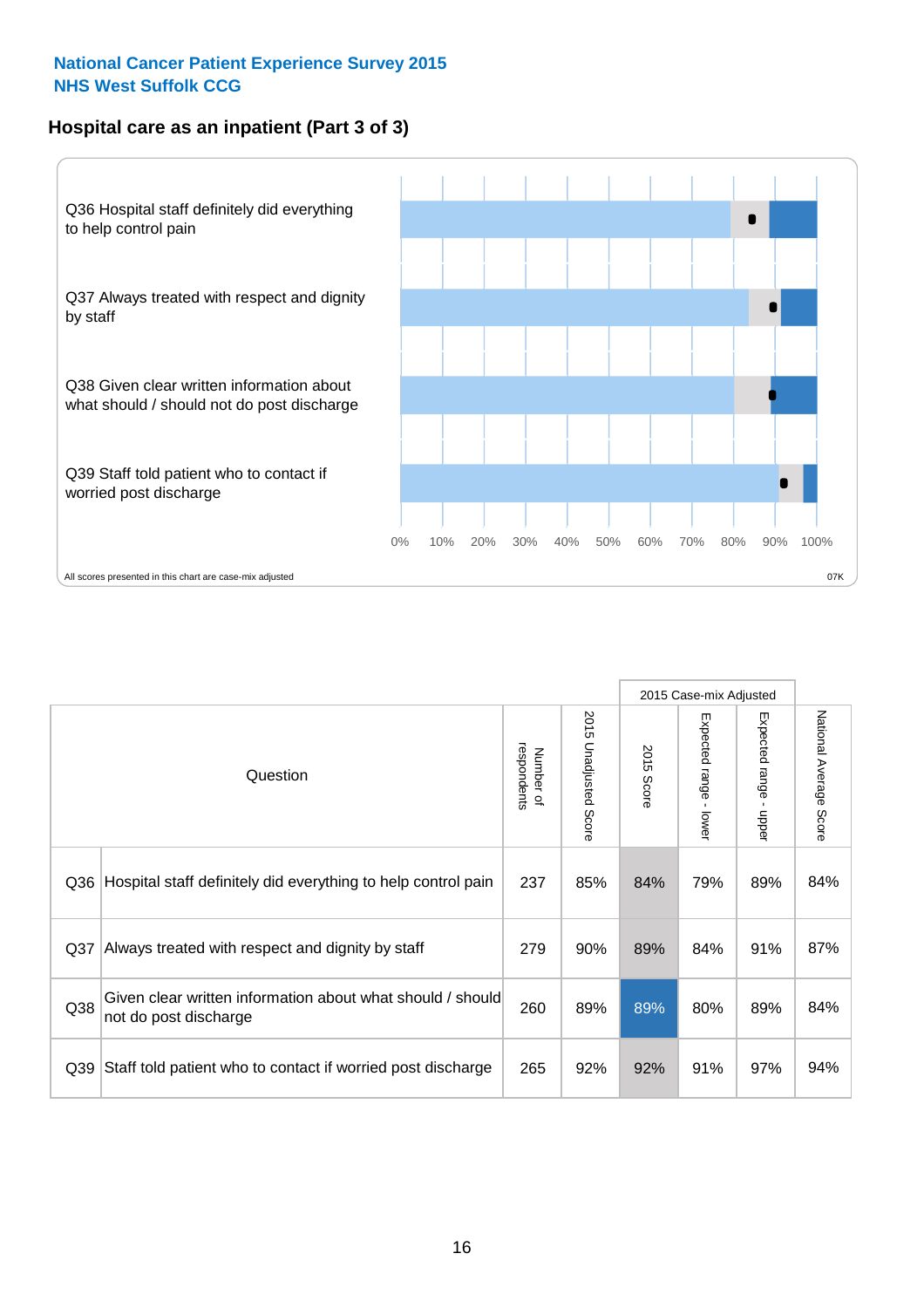### **Hospital care as a day patient / outpatient (Part 1 of 2)**



|     |                                                                                    |                          |                                      |               | 2015 Case-mix Adjusted                    |                                           |                        |
|-----|------------------------------------------------------------------------------------|--------------------------|--------------------------------------|---------------|-------------------------------------------|-------------------------------------------|------------------------|
|     | Question                                                                           | respondents<br>Number of | 201<br>C)<br><b>Unadjusted Score</b> | 2015<br>Score | Expected range<br>$\blacksquare$<br>lower | Expected range<br>$\blacksquare$<br>nbber | National Average Score |
| Q41 | Patient was able to discuss worries or fears with staff<br>during visit            | 299                      | 68%                                  | 67%           | 65%                                       | 75%                                       | 70%                    |
| Q42 | Doctor had the right notes and other documentation with<br>them                    | 373                      | 97%                                  | 97%           | 93%                                       | 98%                                       | 96%                    |
| Q44 | Beforehand patient had all information needed about<br>radiotherapy treatment      | 99                       | 82%                                  | 82%           | 79%                                       | 93%                                       | 86%                    |
| Q45 | Patient given understandable information about whether<br>radiotherapy was working | 74                       | 57%                                  | 57%           | 48%                                       | 71%                                       | 60%                    |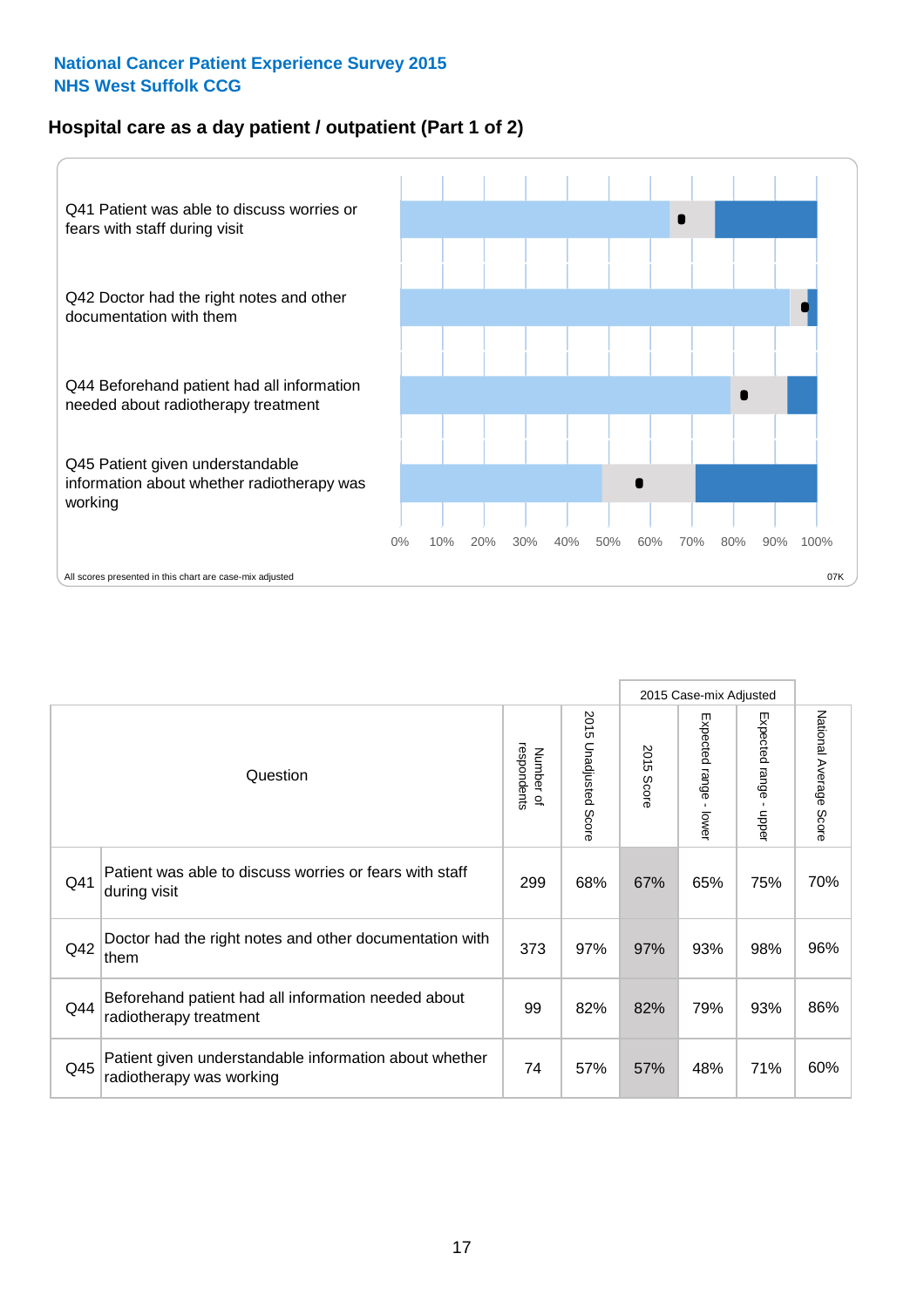### **Hospital care as a day patient / outpatient (Part 2 of 2)**



|     |                                                                                    |                                       |                             |               |                              | 2015 Case-mix Adjusted  |                           |
|-----|------------------------------------------------------------------------------------|---------------------------------------|-----------------------------|---------------|------------------------------|-------------------------|---------------------------|
|     | Question                                                                           | respondents<br>Number<br>$\mathbf{Q}$ | 2015<br>Unadjusted<br>Score | 2015<br>Score | Expected<br>I range<br>lower | Expected range<br>doper | National Average<br>Score |
| Q47 | Beforehand patient had all information needed about<br>chemotherapy treatment      | 201                                   | 82%                         | 82%           | 79%                          | 89%                     | 84%                       |
| Q48 | Patient given understandable information about whether<br>chemotherapy was working | 184                                   | 68%                         | 69%           | 61%                          | 75%                     | 68%                       |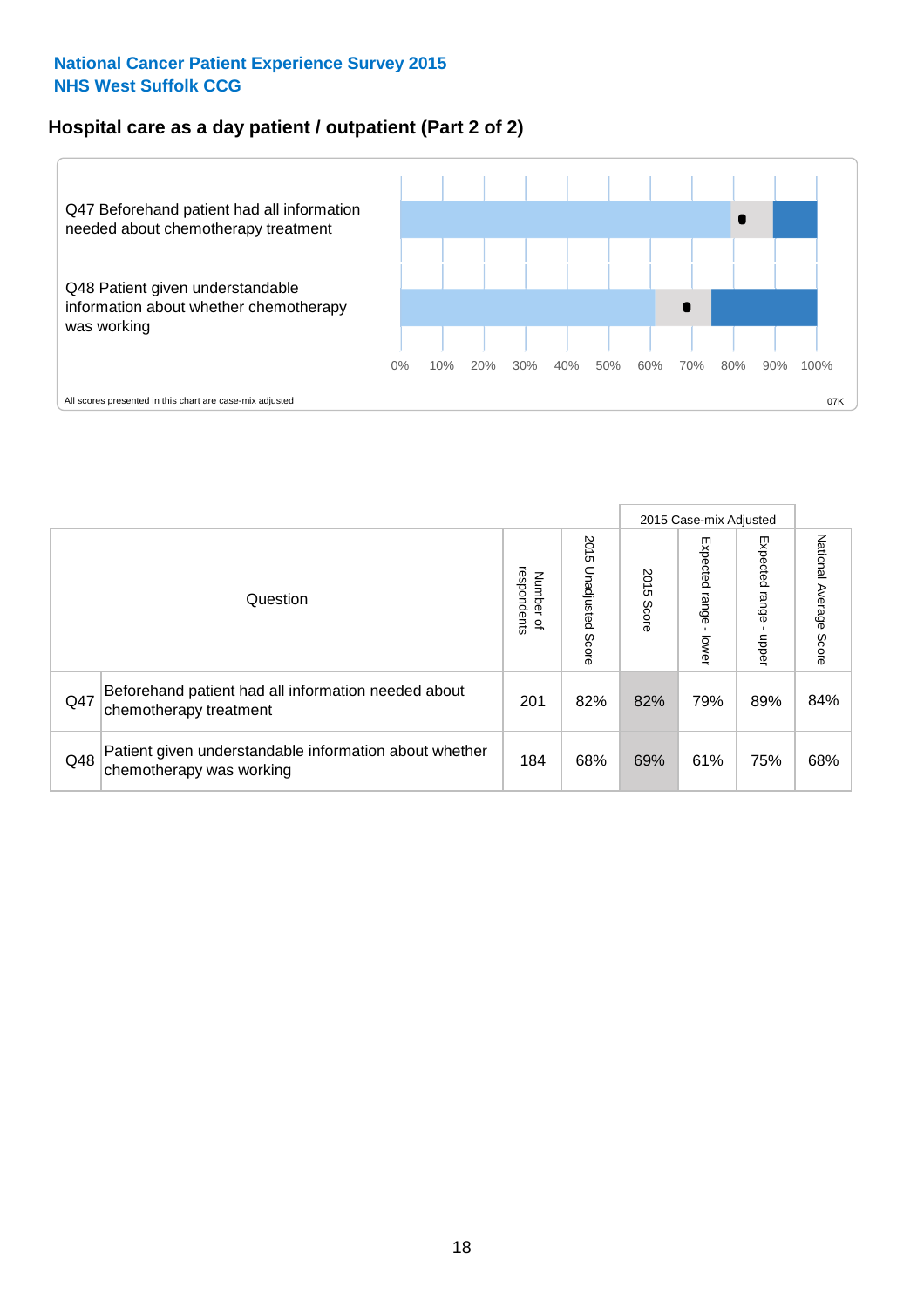#### **Home care and support**



2015 Case-mix Adjusted 2015 Unadjusted Score Expected range - upper National Average Score 2015 Unadjusted Score Expected range - lower National Average Score Expected range - lower Expected range - upper Number of<br>respondents 2015 Score respondents 2015 Score Number of Question Hospital staff gave family or someone close all the  $Q49$  information needed to help with care at home  $325 \begin{array}{|l} 325 \end{array}$  59% 58% 52% 63% 58% Patient definitely given enough support from health or Q50 social services during treatment 179 | 51% 50% 45% 62% 54% Patient definitely given enough support from health or Q51 social services after treatment<br>
Q51 social services after treatment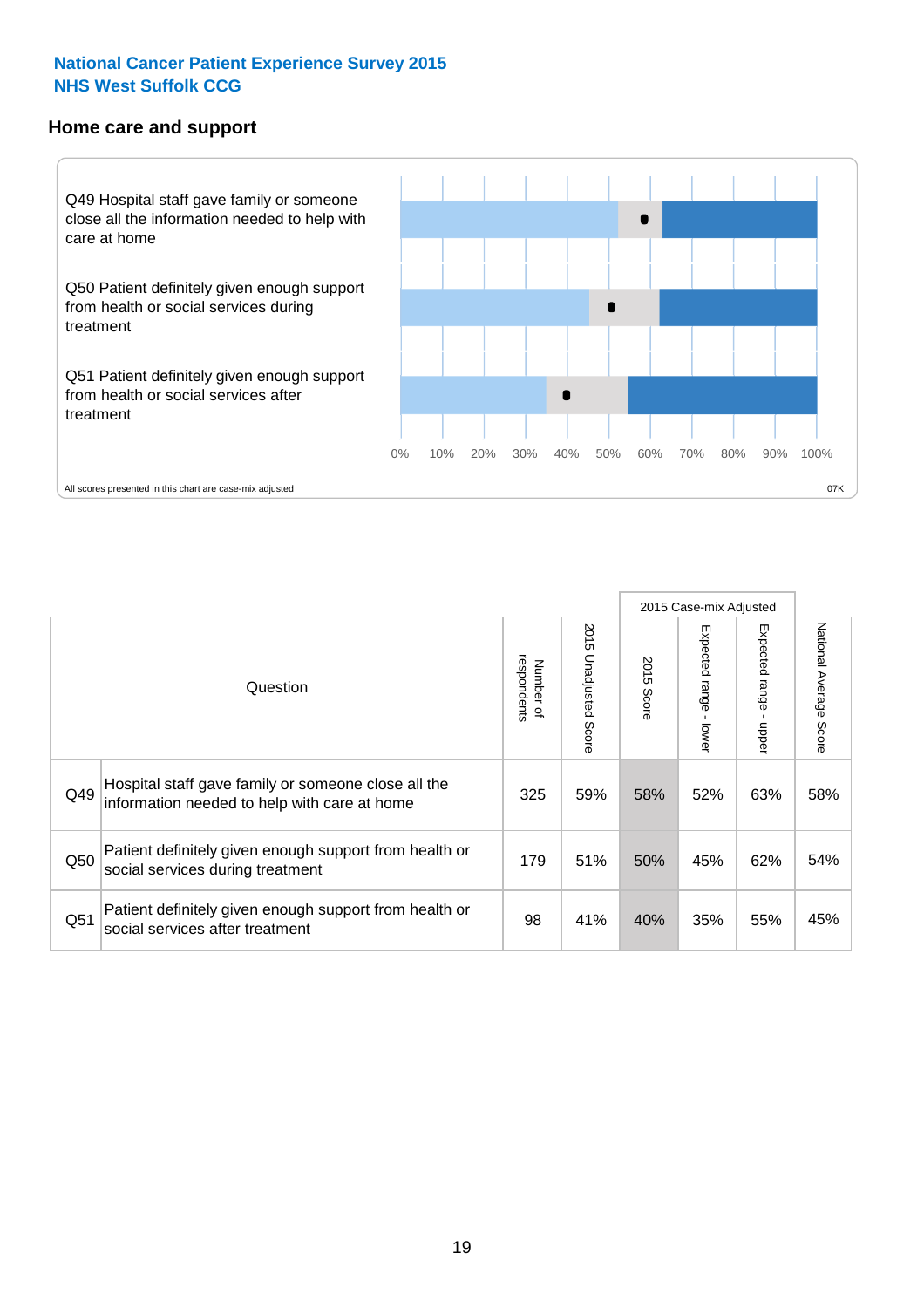### **Care from your general practice**



|     |                                                                           |                                       |                             |               |                             | 2015 Case-mix Adjusted     |                           |
|-----|---------------------------------------------------------------------------|---------------------------------------|-----------------------------|---------------|-----------------------------|----------------------------|---------------------------|
|     | Question                                                                  | respondents<br>Number<br>$\mathbf{Q}$ | 2015<br>Unadjusted<br>Score | 2015<br>Score | Expected<br>Irange<br>lower | Expected<br>range<br>dpper | National Average<br>Score |
| Q52 | GP given enough information about patient's condition<br>and treatment    | 355                                   | 94%                         | 94%           | 93%                         | 98%                        | 95%                       |
| Q53 | Practice staff definitely did everything they could to<br>support patient | 281                                   | 66%                         | 65%           | 57%                         | 68%                        | 63%                       |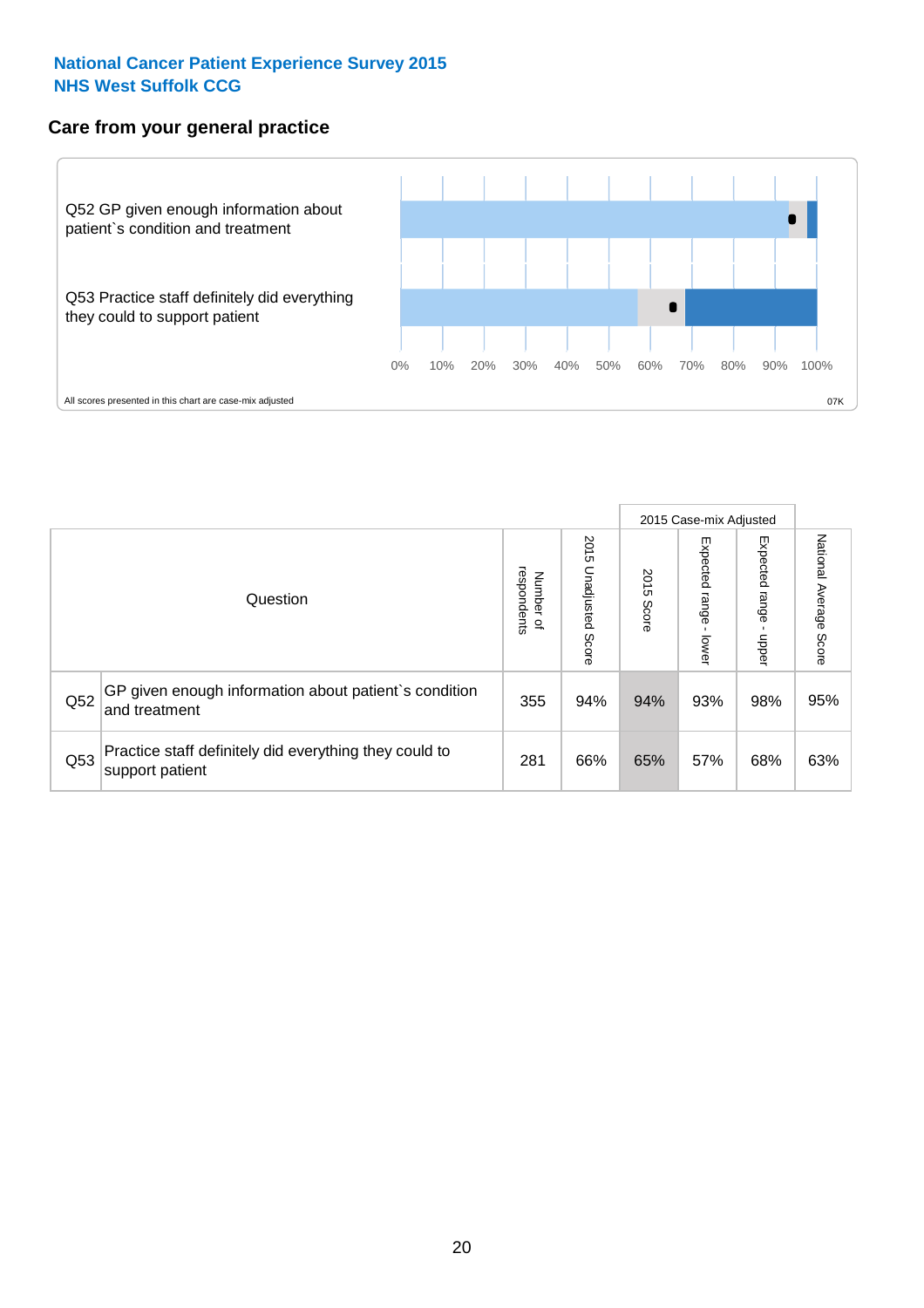## **Your overall NHS care (Part 1 of 2)**



|     |                                                                    |                          |                          |                      | 2015 Case-mix Adjusted                    |                                           |                        |
|-----|--------------------------------------------------------------------|--------------------------|--------------------------|----------------------|-------------------------------------------|-------------------------------------------|------------------------|
|     | Question                                                           | respondents<br>Number of | 2015<br>Unadjusted Score | 2015<br><b>Score</b> | Expected range<br>$\blacksquare$<br>lower | Expected range<br>$\blacksquare$<br>nbber | National Average Score |
| Q54 | Hospital and community staff always worked well together           | 406                      | 65%                      | 64%                  | 55%                                       | 66%                                       | 61%                    |
| Q55 | Patient given a care plan                                          | 338                      | 29%                      | 29%                  | 28%                                       | 38%                                       | 33%                    |
| Q56 | Overall the administration of the care was very good /<br>good     | 424                      | 92%                      | 92%                  | 86%                                       | 92%                                       | 89%                    |
| Q57 | Length of time for attending clinics and appointments was<br>right | 419                      | 66%                      | 65%                  | 59%                                       | 73%                                       | 66%                    |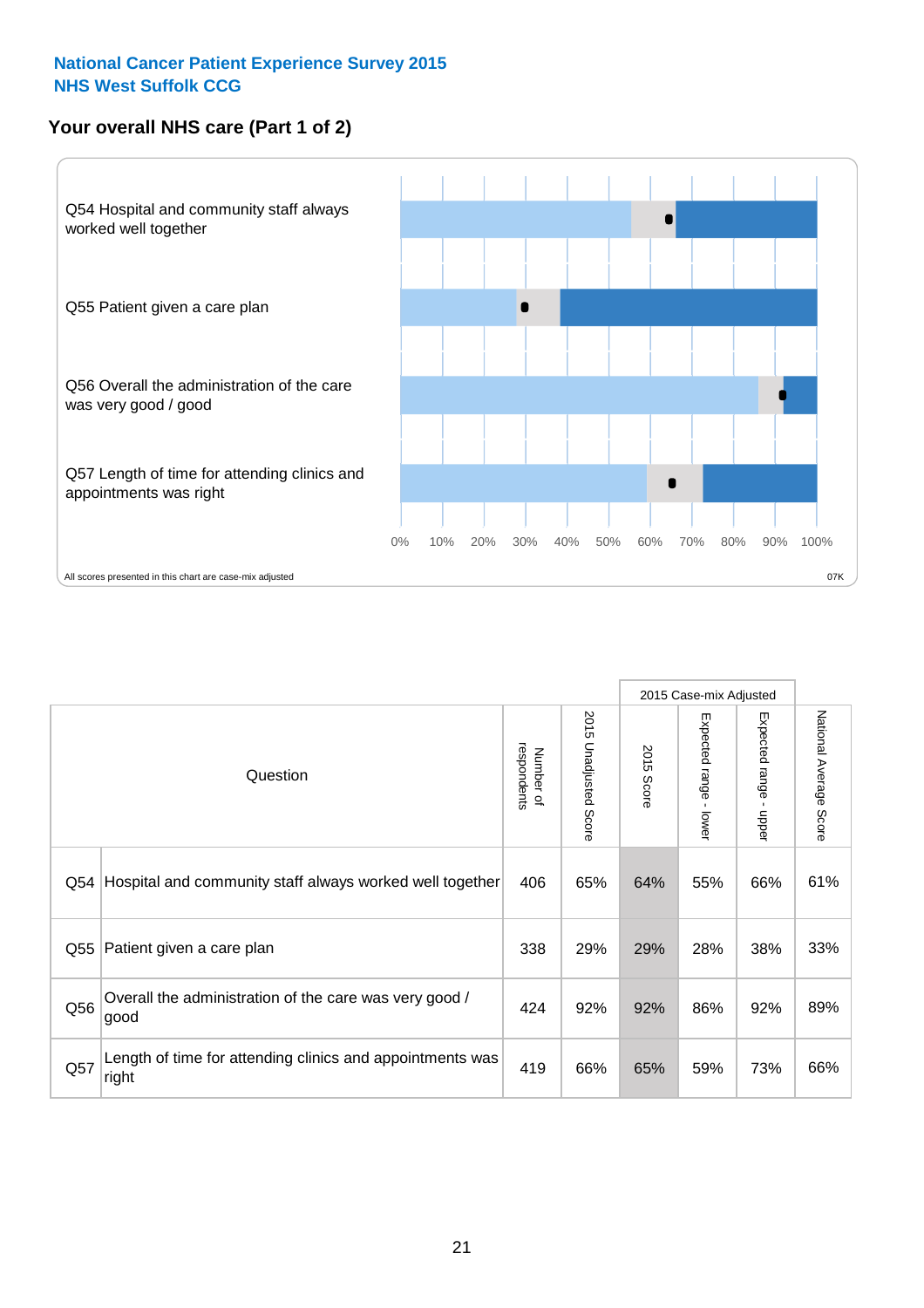### **Your overall NHS care (Part 2 of 2)**



|     |                                                       |                                         |                             |               |                            | 2015 Case-mix Adjusted     |                        |
|-----|-------------------------------------------------------|-----------------------------------------|-----------------------------|---------------|----------------------------|----------------------------|------------------------|
|     | Question                                              | respondents<br>Number<br>$\overline{a}$ | 2015<br>Jnadjusted<br>Score | 2015<br>Score | Expected<br>range<br>lower | Expected<br>range<br>doper | National Average Score |
| Q58 | Taking part in cancer research discussed with patient | 407                                     | 29%                         | 30%           | 21%                        | 35%                        | 28%                    |



|     |                                                                        |                                              |                             |               |                                         | 2015 Case-mix Adjusted                                          |                              |
|-----|------------------------------------------------------------------------|----------------------------------------------|-----------------------------|---------------|-----------------------------------------|-----------------------------------------------------------------|------------------------------|
|     | Question                                                               | respondents<br>Number<br>$\overline{\sigma}$ | 2015<br>Jnadjusted<br>Score | 2015<br>Score | OWer<br>limit<br>range<br>٩<br>expected | Upper<br>limit<br>range<br>$\overline{\mathcal{C}}$<br>expected | National<br>Average<br>Score |
| Q59 | Patient's average rating of care scored from very poor to<br>very good | 416                                          | 8.8                         | 8.8           | 8.6                                     | 8.8                                                             | 8.7                          |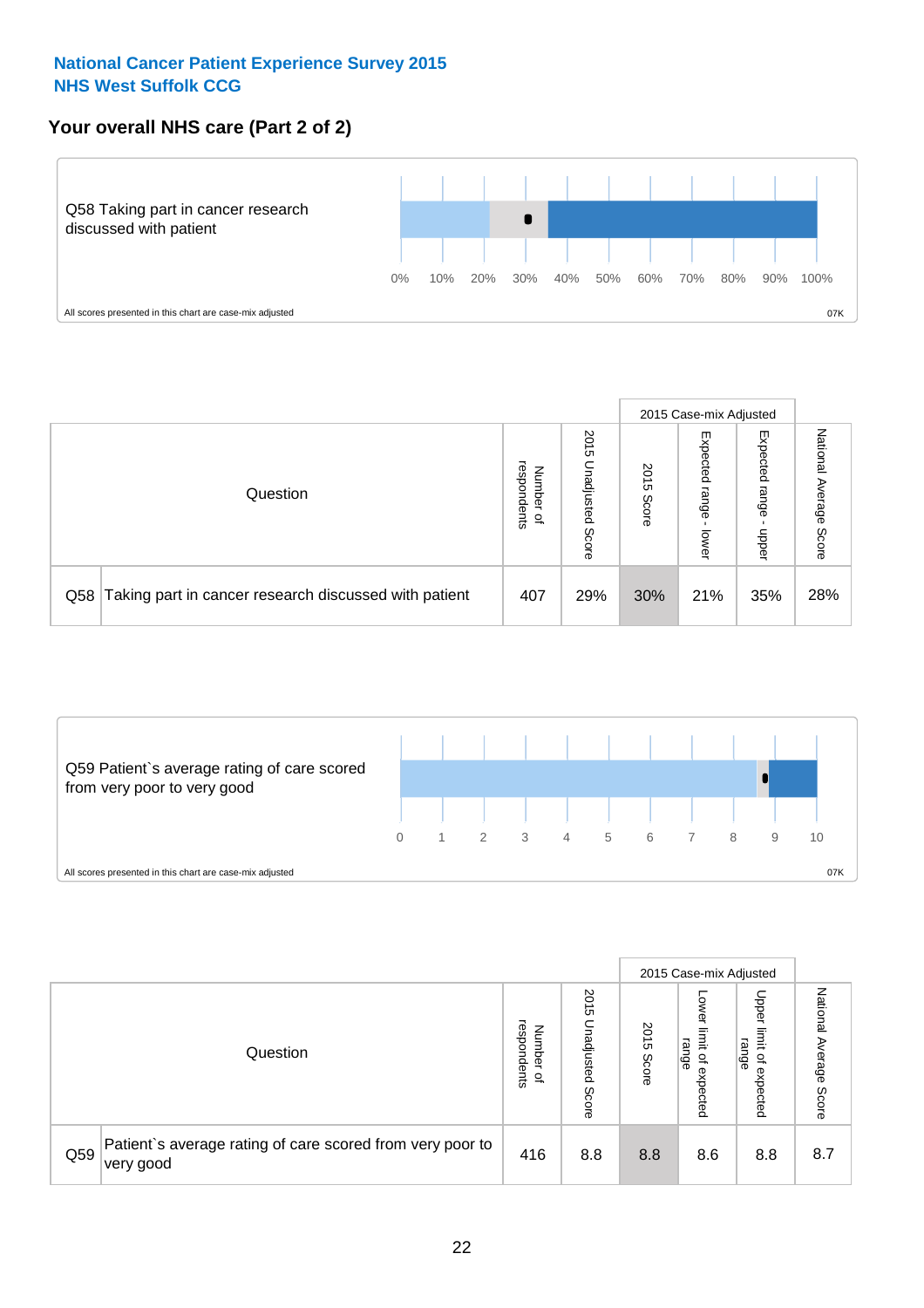# **Comparisons by tumour group for this CCG**

The following tables show the unadjusted CCG and the national percentage scores for each question broken down by tumour group. Where a cell in the table contains an asterisk this indicates that the number of patients in that group was below 21 and too small to display. Where a cell in the table contains "n.a." this indicates that there were no respondents for that tumour group.

# **Seeing your GP**

|                      | Q1. Saw GP once /<br>had to go to hospital | twice before being told | Q2. Patient thought<br>they were seen as<br>soon as necessary |                 |  |
|----------------------|--------------------------------------------|-------------------------|---------------------------------------------------------------|-----------------|--|
| <b>Cancer type</b>   | This CCG <sup>\$</sup>                     | <b>National</b>         | This CCG <sup>\$</sup>                                        | <b>National</b> |  |
| Brain / CNS          | $\star$                                    | 60%                     | $\star$                                                       | 77%             |  |
| <b>Breast</b>        | 88%                                        | 93%                     | 86%                                                           | 88%             |  |
| Colorectal / LGT     | 84%                                        | 72%                     | 77%                                                           | 80%             |  |
| Gynaecological       | $\star$                                    | 75%                     | 77%                                                           | 78%             |  |
| Haematological       | 65%                                        | 64%                     | 77%                                                           | 80%             |  |
| <b>Head and Neck</b> | $\star$                                    | 77%                     | $\star$                                                       | 79%             |  |
| Lung                 | $\star$                                    | 69%                     | 96%                                                           | 83%             |  |
| Prostate             | 70%                                        | 79%                     | 100%                                                          | 85%             |  |
| Sarcoma              | $\star$                                    | 64%                     | $\star$                                                       | 69%             |  |
| <b>Skin</b>          | $\star$                                    | 91%                     | $\star$                                                       | 87%             |  |
| <b>Upper Gastro</b>  | $\star$                                    | 70%                     | $\star$                                                       | 78%             |  |
| Urological           | 80%                                        | 81%                     | 80%                                                           | 84%             |  |
| Other                | 68%                                        | 70%                     | 74%                                                           | 78%             |  |
| <b>All Cancers</b>   | 75%                                        | 76%                     | 82%                                                           | 82%             |  |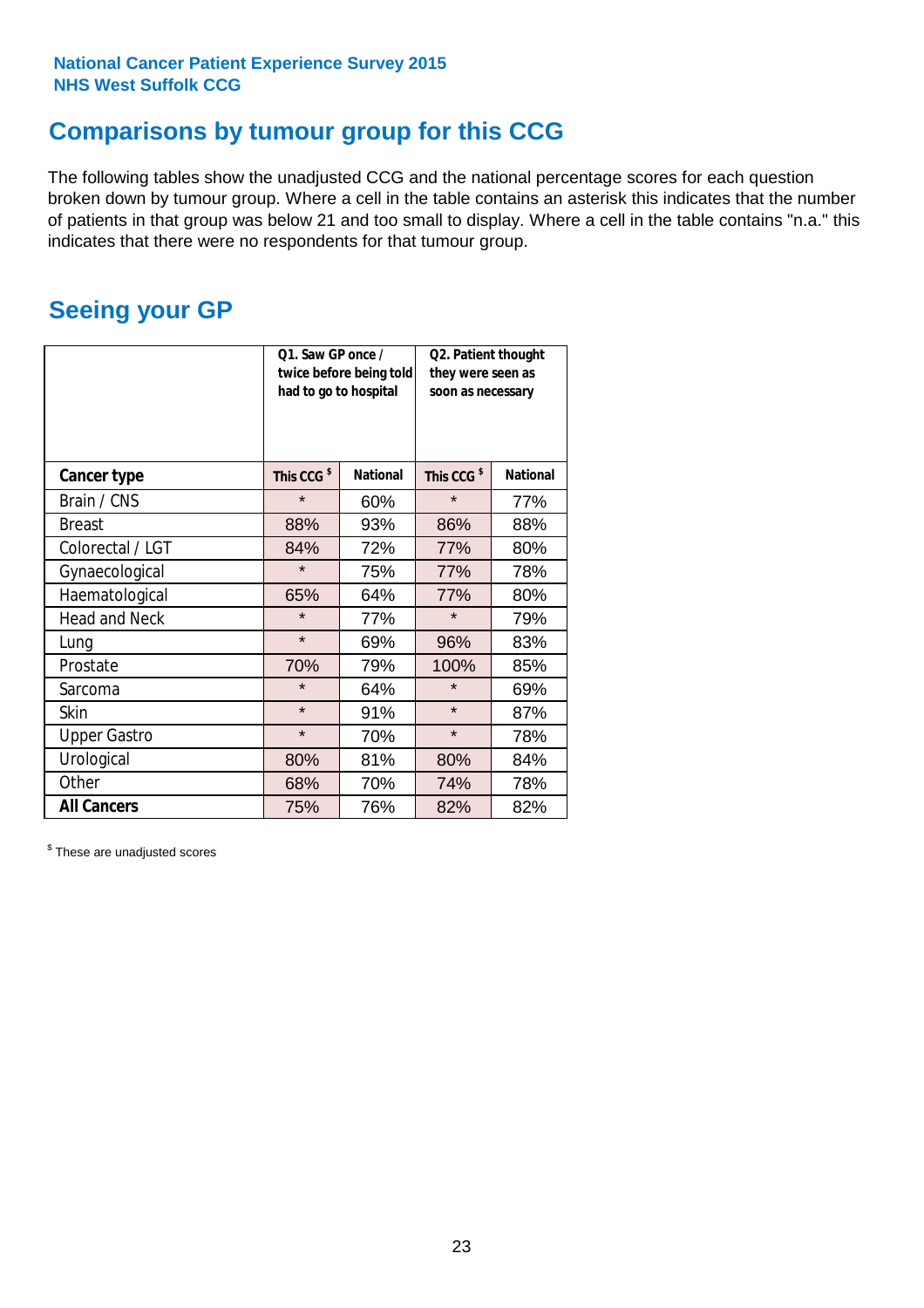# **Diagnostic tests**

|                      | be done was about<br>right | Q6. The length of time<br>waiting for the test to | Q7. Given complete<br>explanation of test<br>results in<br>understandable way |                 |  |
|----------------------|----------------------------|---------------------------------------------------|-------------------------------------------------------------------------------|-----------------|--|
| <b>Cancer type</b>   | This CCG <sup>\$</sup>     | <b>National</b>                                   | This CCG <sup>\$</sup>                                                        | <b>National</b> |  |
| Brain / CNS          | $\star$                    | 87%                                               | $\star$                                                                       | 69%             |  |
| <b>Breast</b>        | 93%                        | 90%                                               | 78%                                                                           | 82%             |  |
| Colorectal / LGT     | 86%                        | 86%                                               | 86%                                                                           | 81%             |  |
| Gynaecological       | $\star$                    | 84%                                               | $\star$                                                                       | 76%             |  |
| Haematological       | 87%                        | 87%                                               | 74%                                                                           | 76%             |  |
| <b>Head and Neck</b> | $\star$                    | 84%                                               | $\star$                                                                       | 77%             |  |
| Lung                 | 100%                       | 87%                                               | 86%                                                                           | 78%             |  |
| Prostate             | 89%                        | 85%                                               | 89%                                                                           | 79%             |  |
| Sarcoma              | $\star$                    | 81%                                               | $\star$                                                                       | 77%             |  |
| <b>Skin</b>          | $\star$                    | 89%                                               | $\star$                                                                       | 85%             |  |
| <b>Upper Gastro</b>  | $\star$                    | 83%                                               | $\star$                                                                       | 77%             |  |
| Urological           | 84%                        | 85%                                               | 89%                                                                           | 78%             |  |
| Other                | 79%                        | 85%                                               | 84%                                                                           | 76%             |  |
| <b>All Cancers</b>   | 88%                        | 87%                                               | 82%                                                                           | 79%             |  |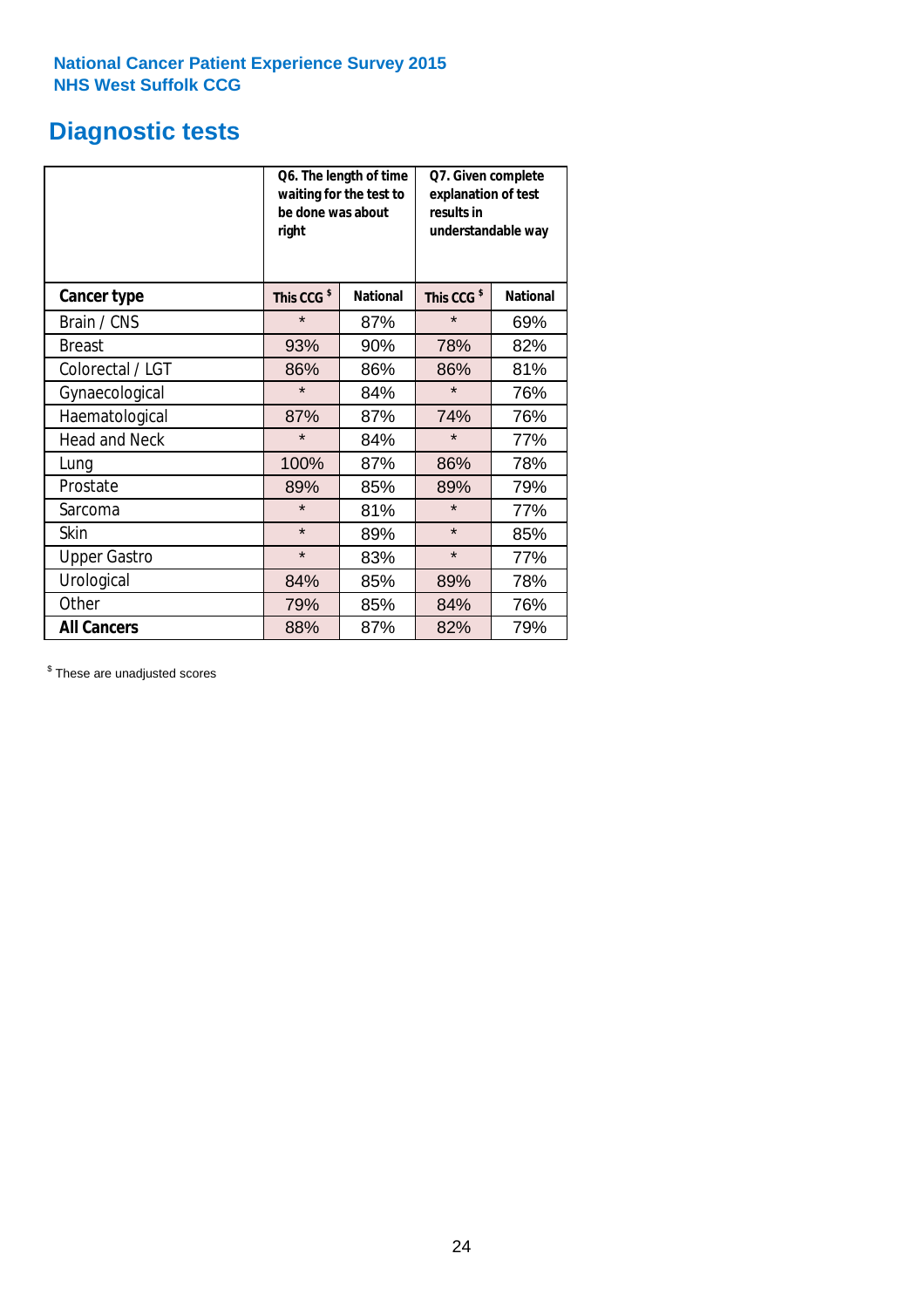# **Finding out what was wrong with you**

|                     | Q8. Patient told they<br>could bring a family<br>member or friend<br>when first told they<br>had cancer |                 | Q9. Patient felt they<br>were told sensitively<br>that they had cancer |                 | Q10. Patient<br>completely understood<br>the explanation of<br>what was wrong |                 | Q11. Patient given<br>easy to understand<br>written information<br>about the type of<br>cancer they had |                 |  |
|---------------------|---------------------------------------------------------------------------------------------------------|-----------------|------------------------------------------------------------------------|-----------------|-------------------------------------------------------------------------------|-----------------|---------------------------------------------------------------------------------------------------------|-----------------|--|
| Cancer type         | This CCG <sup>\$</sup>                                                                                  | <b>National</b> | This CCG <sup>\$</sup>                                                 | <b>National</b> | This CCG <sup>\$</sup>                                                        | <b>National</b> | This CCG <sup>\$</sup>                                                                                  | <b>National</b> |  |
| Brain / CNS         | $\star$                                                                                                 | 85%             | $\star$                                                                | 79%             | $\star$                                                                       | 60%             | $\star$                                                                                                 | 62%             |  |
| <b>Breast</b>       | 75%                                                                                                     | 83%             | 85%                                                                    | 88%             | 77%                                                                           | 78%             | 81%                                                                                                     | 76%             |  |
| Colorectal / LGT    | 76%                                                                                                     | 83%             | 78%                                                                    | 85%             | 76%                                                                           | 79%             | 64%                                                                                                     | 71%             |  |
| Gynaecological      | $\star$                                                                                                 | 75%             | 73%                                                                    | 83%             | 55%                                                                           | 73%             | $\star$                                                                                                 | 69%             |  |
| Haematological      | 78%                                                                                                     | 75%             | 84%                                                                    | 83%             | 58%                                                                           | 60%             | 75%                                                                                                     | 74%             |  |
| Head and Neck       | $\star$                                                                                                 | 73%             | $\star$                                                                | 85%             | $\star$                                                                       | 75%             | $\star$                                                                                                 | 61%             |  |
| Lung                | 87%                                                                                                     | 80%             | 85%                                                                    | 83%             | 81%                                                                           | 75%             | $\star$                                                                                                 | 66%             |  |
| Prostate            | 89%                                                                                                     | 80%             | 93%                                                                    | 84%             | 75%                                                                           | 78%             | 81%                                                                                                     | 80%             |  |
| Sarcoma             | $\star$                                                                                                 | 77%             | $\star$                                                                | 82%             | $\star$                                                                       | 63%             | $\star$                                                                                                 | 61%             |  |
| Skin                | $\star$                                                                                                 | 71%             | $\star$                                                                | 90%             | $\star$                                                                       | 83%             | $\star$                                                                                                 | 84%             |  |
| <b>Upper Gastro</b> | $\star$                                                                                                 | 79%             | $\star$                                                                | 79%             | $\star$                                                                       | 72%             | $\star$                                                                                                 | 64%             |  |
| Urological          | 72%                                                                                                     | 74%             | 83%                                                                    | 82%             | 81%                                                                           | 76%             | 76%                                                                                                     | 71%             |  |
| Other               | 78%                                                                                                     | 77%             | 90%                                                                    | 82%             | 76%                                                                           | 72%             | 61%                                                                                                     | 61%             |  |
| <b>All Cancers</b>  | 77%                                                                                                     | 79%             | 85%                                                                    | 84%             | 73%                                                                           | 73%             | 74%                                                                                                     | 72%             |  |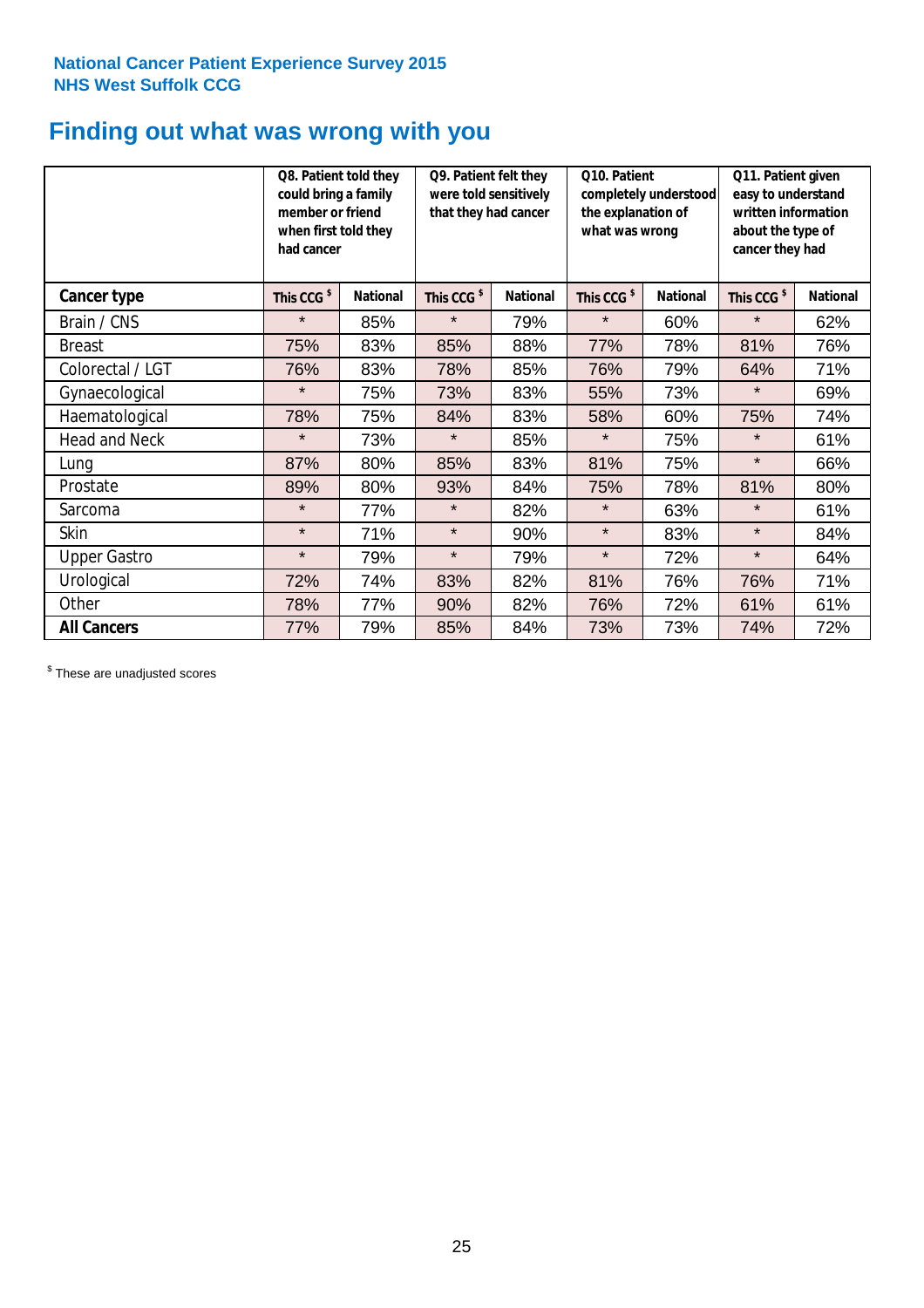# **Deciding the best treatment for you**

|                      | Q12. Patient felt that<br>treatment options<br>were completely<br>explained |                 | Q13. Possible side<br>understandable way | effects explained in an | Q14. Patient given<br>practical advice and<br>support in dealing with<br>side effects of<br>treatment |                 |  |
|----------------------|-----------------------------------------------------------------------------|-----------------|------------------------------------------|-------------------------|-------------------------------------------------------------------------------------------------------|-----------------|--|
| <b>Cancer type</b>   | This CCG <sup>\$</sup>                                                      | <b>National</b> | This CCG <sup>\$</sup>                   | <b>National</b>         | This CCG <sup>\$</sup>                                                                                | <b>National</b> |  |
| Brain / CNS          | $\star$                                                                     | 80%             | $\star$                                  | 71%                     | $\star$                                                                                               | 62%             |  |
| <b>Breast</b>        | 80%                                                                         | 84%             | 69%                                      | 76%                     | 58%                                                                                                   | 69%             |  |
| Colorectal / LGT     | 87%                                                                         | 85%             | 71%                                      | 75%                     | 54%                                                                                                   | 68%             |  |
| Gynaecological       | $\star$                                                                     | 84%             | $\star$                                  | 76%                     | $\star$                                                                                               | 68%             |  |
| Haematological       | 88%                                                                         | 81%             | 69%                                      | 69%                     | 58%                                                                                                   | 65%             |  |
| <b>Head and Neck</b> | $\star$                                                                     | 85%             | $\star$                                  | 72%                     | $\star$                                                                                               | 67%             |  |
| Lung                 | 82%                                                                         | 84%             | 72%                                      | 74%                     | 60%                                                                                                   | 69%             |  |
| Prostate             | 89%                                                                         | 80%             | 75%                                      | 71%                     | 61%                                                                                                   | 61%             |  |
| Sarcoma              | $\star$                                                                     | 82%             | $\star$                                  | 75%                     | $\star$                                                                                               | 66%             |  |
| Skin                 | $\star$                                                                     | 88%             | $\star$                                  | 75%                     | $\star$                                                                                               | 74%             |  |
| <b>Upper Gastro</b>  | $\star$                                                                     | 83%             | $\star$                                  | 72%                     | $\star$                                                                                               | 66%             |  |
| Urological           | 76%                                                                         | 80%             | 68%                                      | 69%                     | 68%                                                                                                   | 61%             |  |
| Other                | 85%                                                                         | 80%             | 78%                                      | 72%                     | 68%                                                                                                   | 64%             |  |
| <b>All Cancers</b>   | 84%                                                                         | 83%             | 72%                                      | 73%                     | 62%                                                                                                   | 66%             |  |

|                      | in the future          | Q15. Patient definitely<br>told about side effects<br>that could affect them | Q16. Patient definitely<br>involved in decisions<br>about care and<br>treatment |                 |  |
|----------------------|------------------------|------------------------------------------------------------------------------|---------------------------------------------------------------------------------|-----------------|--|
| <b>Cancer type</b>   | This CCG <sup>\$</sup> | <b>National</b>                                                              | This CCG <sup>\$</sup>                                                          | <b>National</b> |  |
| Brain / CNS          | $\star$                | 56%                                                                          | $\star$                                                                         | 74%             |  |
| <b>Breast</b>        | 49%                    | 55%                                                                          | 71%                                                                             | 79%             |  |
| Colorectal / LGT     | 59%                    | 56%                                                                          | 81%                                                                             | 79%             |  |
| Gynaecological       | $\star$                | 54%                                                                          | 77%                                                                             | 76%             |  |
| Haematological       | 38%                    | 50%                                                                          | 79%                                                                             | 77%             |  |
| <b>Head and Neck</b> | $\star$                | 58%                                                                          | $\star$                                                                         | 76%             |  |
| Lung                 | 43%                    | 54%                                                                          | 69%                                                                             | 78%             |  |
| Prostate             | 72%                    | 63%                                                                          | 93%                                                                             | 79%             |  |
| Sarcoma              | $\star$                | 54%                                                                          | $\star$                                                                         | 77%             |  |
| Skin                 | $\star$                | 66%                                                                          | $\star$                                                                         | 86%             |  |
| <b>Upper Gastro</b>  | $\star$                | 53%                                                                          | $\star$                                                                         | 77%             |  |
| Urological           | 44%                    | 52%                                                                          | 83%                                                                             | 75%             |  |
| Other                | 60%                    | 51%                                                                          | 84%                                                                             | 75%             |  |
| <b>All Cancers</b>   | 51%                    | 54%                                                                          | 79%                                                                             | 78%             |  |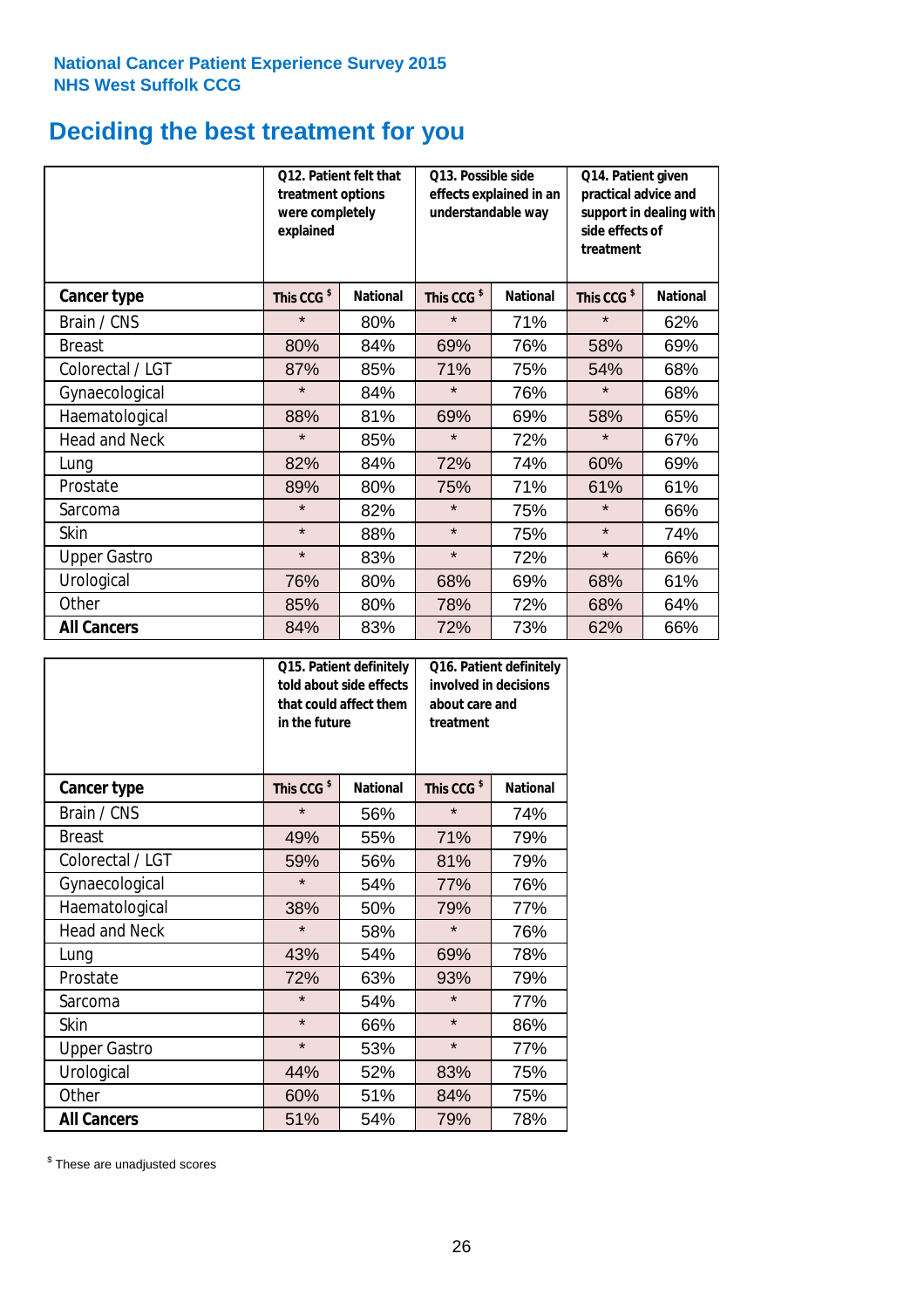# **Clinical Nurse Specialist**

|                      | would support them<br>through their<br>treatment | Q17. Patient given the<br>name of the CNS who | Q18. Patient found it<br>easy to contact their<br><b>CNS</b> |                 | <b>Q19. Get</b><br>understandable<br>answers to important<br>questions all or most<br>of the time |                 |  |
|----------------------|--------------------------------------------------|-----------------------------------------------|--------------------------------------------------------------|-----------------|---------------------------------------------------------------------------------------------------|-----------------|--|
| <b>Cancer type</b>   | This CCG <sup>\$</sup>                           | <b>National</b>                               | This CCG <sup>\$</sup>                                       | <b>National</b> | This CCG <sup>\$</sup>                                                                            | <b>National</b> |  |
| Brain / CNS          | $\star$                                          | 95%                                           | $\star$                                                      | 84%             | $\star$                                                                                           | 85%             |  |
| <b>Breast</b>        | 94%                                              | 94%                                           | 77%                                                          | 85%             | 83%                                                                                               | 88%             |  |
| Colorectal / LGT     | 98%                                              | 91%                                           | 95%                                                          | 88%             | 88%                                                                                               | 90%             |  |
| Gynaecological       | 95%                                              | 93%                                           | $\star$                                                      | 86%             | $\star$                                                                                           | 87%             |  |
| Haematological       | 90%                                              | 89%                                           | 87%                                                          | 89%             | 92%                                                                                               | 90%             |  |
| <b>Head and Neck</b> | $\star$                                          | 88%                                           | $\star$                                                      | 86%             | $\star$                                                                                           | 88%             |  |
| Lung                 | 100%                                             | 93%                                           | 96%                                                          | 89%             | 95%                                                                                               | 89%             |  |
| Prostate             | 88%                                              | 89%                                           | $\star$                                                      | 83%             | $\star$                                                                                           | 88%             |  |
| Sarcoma              | $\star$                                          | 87%                                           | $\star$                                                      | 86%             | $\star$                                                                                           | 88%             |  |
| Skin                 | $\star$                                          | 88%                                           | $\star$                                                      | 90%             | $\star$                                                                                           | 92%             |  |
| <b>Upper Gastro</b>  | $\star$                                          | 92%                                           | $\star$                                                      | 87%             | $\star$                                                                                           | 88%             |  |
| Urological           | 76%                                              | 80%                                           | 89%                                                          | 85%             | 88%                                                                                               | 88%             |  |
| Other                | 75%                                              | 86%                                           | 90%                                                          | 86%             | 91%                                                                                               | 87%             |  |
| <b>All Cancers</b>   | 88%                                              | 90%                                           | 86%                                                          | 87%             | 88%                                                                                               | 88%             |  |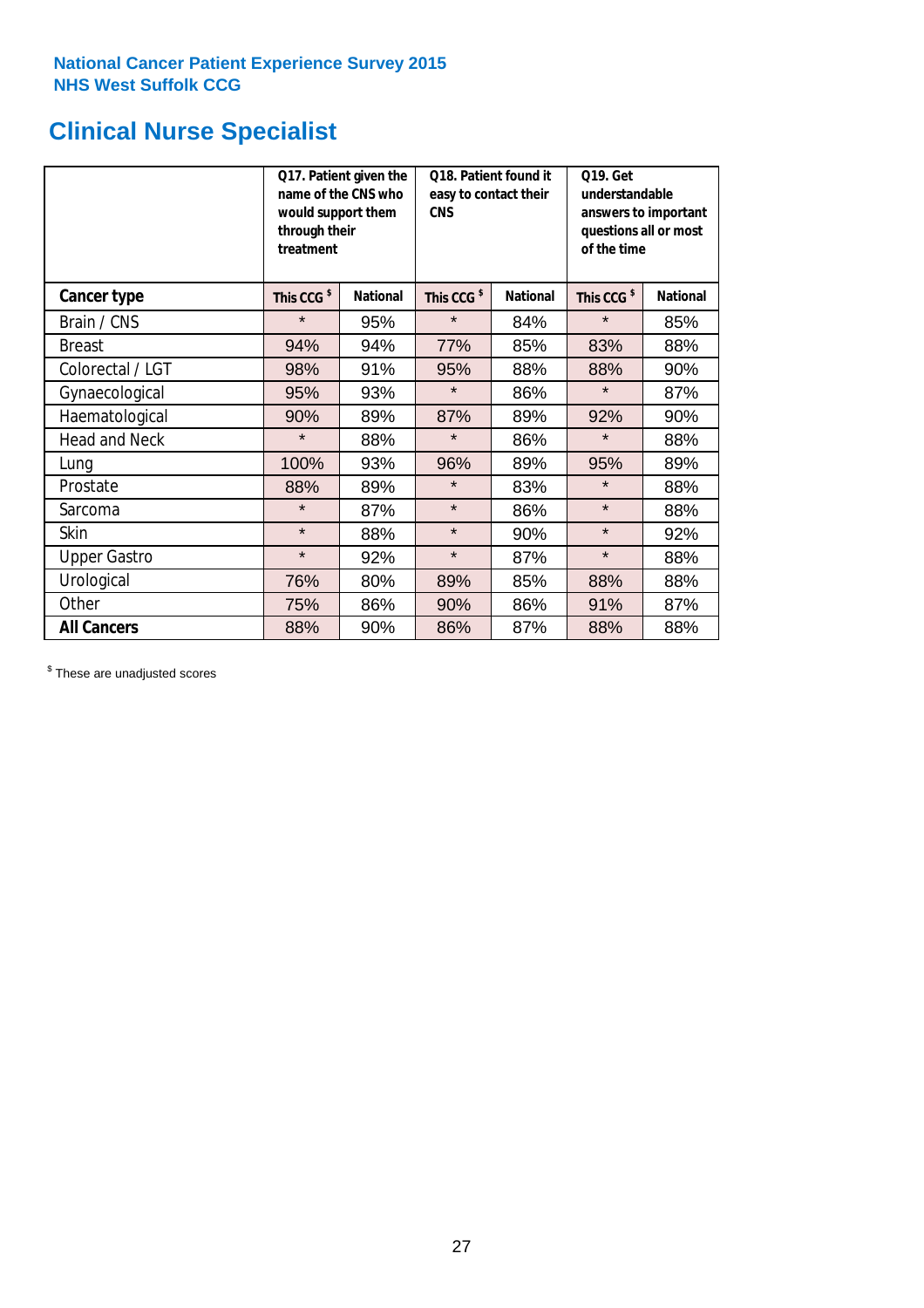# **Support for people with cancer**

|                      | Q20. Hospital staff<br>gave information | about support groups | Q21. Hospital staff<br>gave information<br>about impact cancer<br>could have on day to<br>day activities |                 | Q22. Hospital staff<br>gave information on<br>getting financial help |                 | Q23. Hospital staff told<br>patient they could get<br>free prescriptions |                 |
|----------------------|-----------------------------------------|----------------------|----------------------------------------------------------------------------------------------------------|-----------------|----------------------------------------------------------------------|-----------------|--------------------------------------------------------------------------|-----------------|
| Cancer type          | This CCG <sup>\$</sup>                  | <b>National</b>      | This CCG <sup>\$</sup>                                                                                   | <b>National</b> | This CCG <sup>\$</sup>                                               | <b>National</b> | This CCG <sup>\$</sup>                                                   | <b>National</b> |
| Brain / CNS          | $\star$                                 | 85%                  | $\star$                                                                                                  | 80%             | $\star$                                                              | 72%             | $\star$                                                                  | 79%             |
| <b>Breast</b>        | 79%                                     | 88%                  | 76%                                                                                                      | 85%             | 48%                                                                  | 60%             | 64%                                                                      | 80%             |
| Colorectal / LGT     | 64%                                     | 82%                  | 77%                                                                                                      | 82%             | $\star$                                                              | 52%             | $\star$                                                                  | 83%             |
| Gynaecological       | $\star$                                 | 83%                  | $\star$                                                                                                  | 81%             | $\star$                                                              | 58%             | $\star$                                                                  | 76%             |
| Haematological       | 81%                                     | 82%                  | 83%                                                                                                      | 82%             | 50%                                                                  | 56%             | 83%                                                                      | 86%             |
| <b>Head and Neck</b> | $\star$                                 | 83%                  | $\star$                                                                                                  | 80%             | $\star$                                                              | 55%             | $\star$                                                                  | 80%             |
| Lung                 | $\star$                                 | 82%                  | $\star$                                                                                                  | 80%             | $\star$                                                              | 68%             | $\star$                                                                  | 85%             |
| Prostate             | 86%                                     | 85%                  | 90%                                                                                                      | 81%             | $\star$                                                              | 41%             | $\star$                                                                  | 76%             |
| Sarcoma              | $\star$                                 | 82%                  | $\star$                                                                                                  | 80%             | $\star$                                                              | 57%             | $\star$                                                                  | 75%             |
| Skin                 | $\star$                                 | 85%                  | $\star$                                                                                                  | 85%             | $\star$                                                              | 51%             | $\star$                                                                  | 65%             |
| <b>Upper Gastro</b>  | $\star$                                 | 82%                  | $\star$                                                                                                  | 78%             | $\star$                                                              | 57%             | $\star$                                                                  | 83%             |
| Urological           | $\star$                                 | 71%                  | $\star$                                                                                                  | 70%             | $\star$                                                              | 33%             | $\star$                                                                  | 69%             |
| Other                | 85%                                     | 80%                  | 81%                                                                                                      | 77%             | 57%                                                                  | 53%             | 68%                                                                      | 79%             |
| <b>All Cancers</b>   | 77%                                     | 83%                  | 79%                                                                                                      | 81%             | 49%                                                                  | 55%             | 71%                                                                      | 80%             |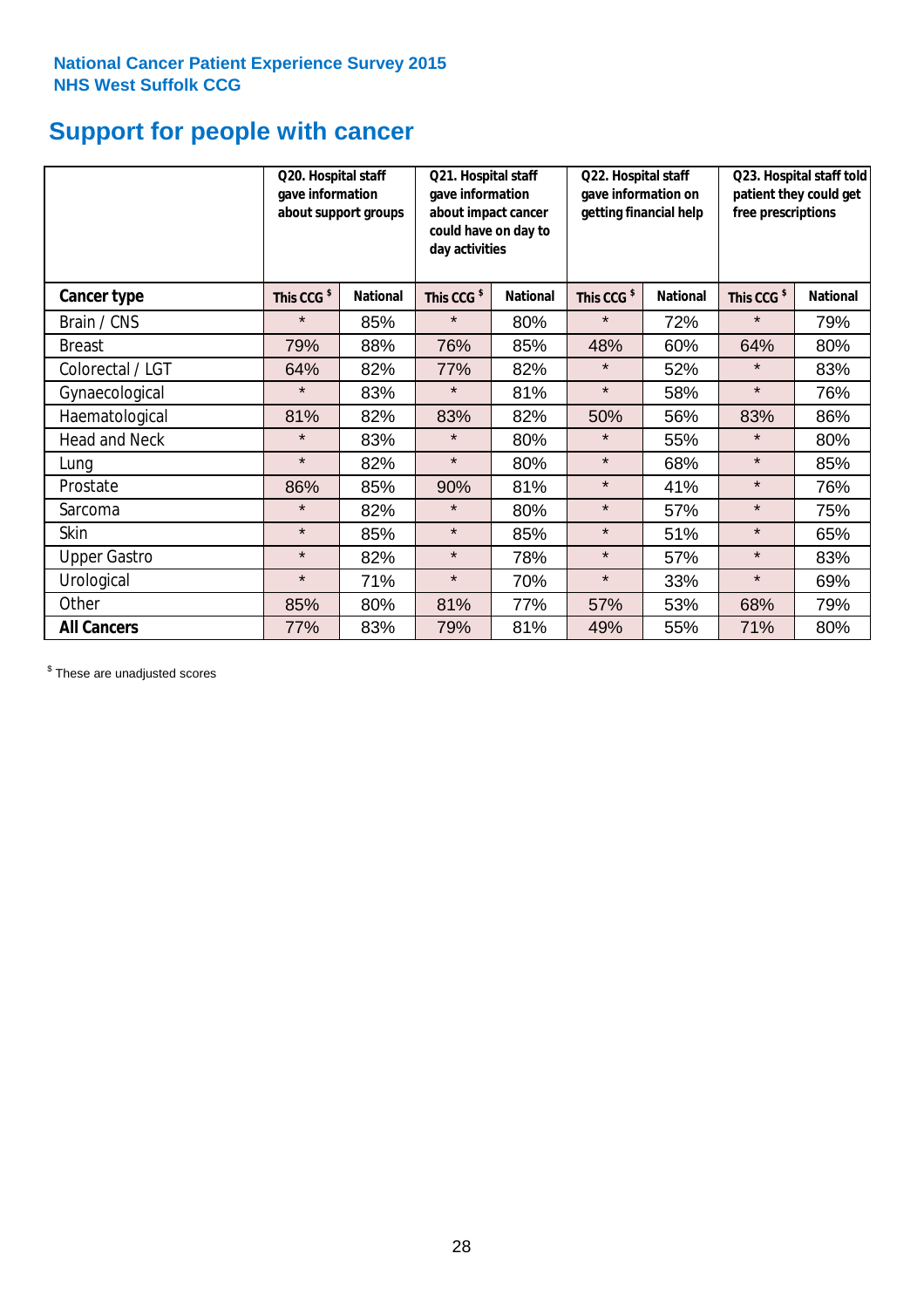# **Operations**

|                      | Q26. Staff explained<br>how operation had<br>gone in<br>understandable way |                 |  |  |
|----------------------|----------------------------------------------------------------------------|-----------------|--|--|
| <b>Cancer type</b>   | This CCG <sup>\$</sup>                                                     | <b>National</b> |  |  |
| Brain / CNS          | $\star$                                                                    | 75%             |  |  |
| <b>Breast</b>        | 64%                                                                        | 77%             |  |  |
| Colorectal / LGT     | 91%                                                                        | 81%             |  |  |
| Gynaecological       | $\star$                                                                    | 79%             |  |  |
| Haematological       | $\star$                                                                    | 75%             |  |  |
| <b>Head and Neck</b> | $\star$                                                                    | 77%             |  |  |
| Lung                 | $\star$                                                                    | 76%             |  |  |
| Prostate             | $\star$                                                                    | 76%             |  |  |
| Sarcoma              | n.a.                                                                       | 80%             |  |  |
| Skin                 | $\star$                                                                    | 84%             |  |  |
| <b>Upper Gastro</b>  | $\star$                                                                    | 81%             |  |  |
| Urological           | 77%                                                                        | 74%             |  |  |
| Other                | 86%                                                                        | 78%             |  |  |
| <b>All Cancers</b>   | 77%                                                                        | 78%             |  |  |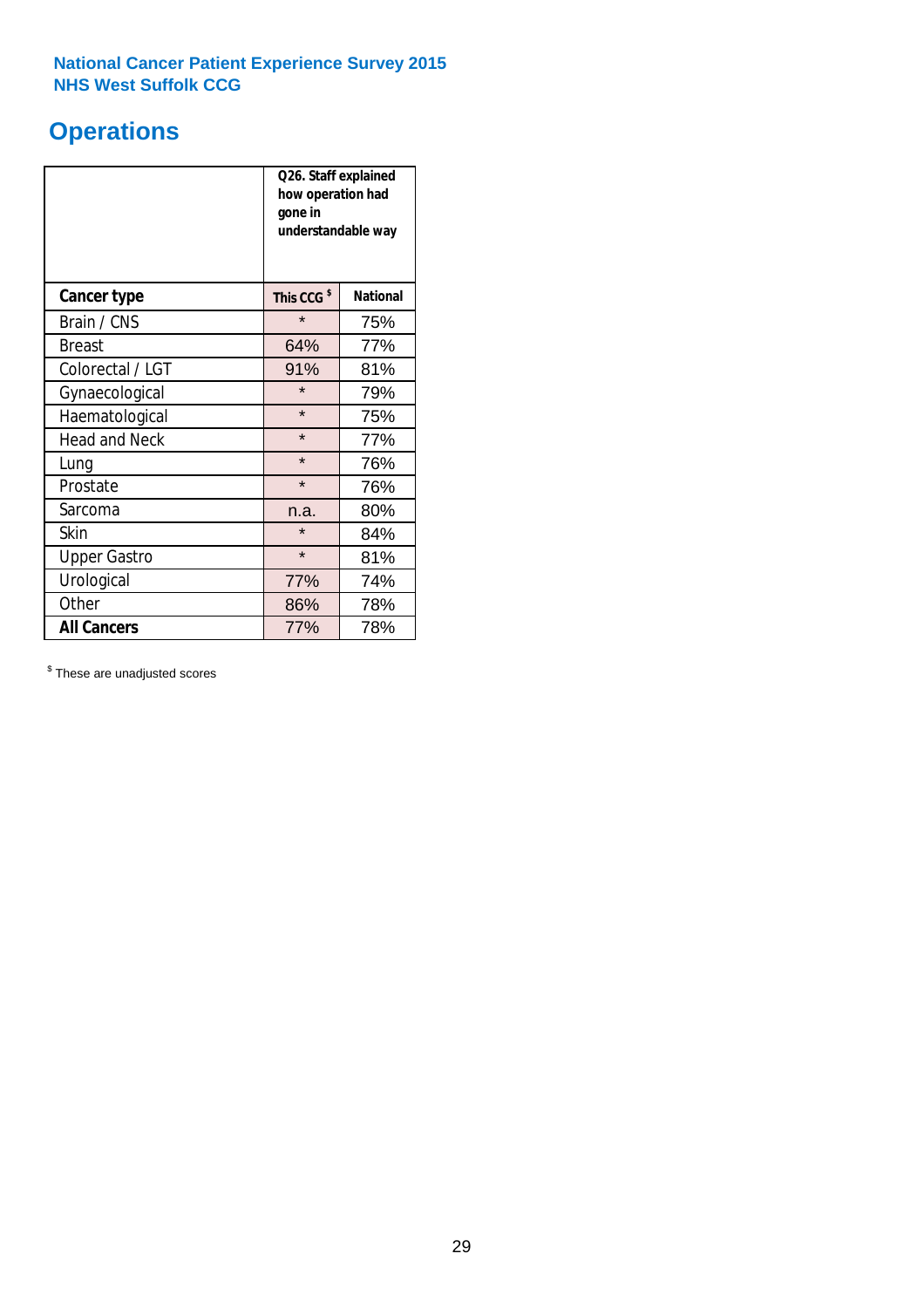# **Hospital care as an inpatient (Part 1 of 2)**

|                      | or nurses did not talk<br>they were not there | Q28. Groups of doctors<br>in front of patient as if | Q29. Patient had<br>confidence and trust in<br>all doctors treating<br>them |                 | Q30. Patient's family<br>or someone close<br>definitely had<br>opportunity to talk to<br>doctor |                 | Q31. Patient had<br>confidence and trust in I<br>all ward nurses |                 |
|----------------------|-----------------------------------------------|-----------------------------------------------------|-----------------------------------------------------------------------------|-----------------|-------------------------------------------------------------------------------------------------|-----------------|------------------------------------------------------------------|-----------------|
| Cancer type          | This CCG <sup>\$</sup>                        | <b>National</b>                                     | This CCG <sup>\$</sup>                                                      | <b>National</b> | This CCG <sup>\$</sup>                                                                          | <b>National</b> | This CCG <sup>\$</sup>                                           | <b>National</b> |
| Brain / CNS          | $\star$                                       | 68%                                                 | $\star$                                                                     | 78%             | $\star$                                                                                         | 65%             | $\star$                                                          | 67%             |
| <b>Breast</b>        | 90%                                           | 89%                                                 | 86%                                                                         | 86%             | 73%                                                                                             | 73%             | 81%                                                              | 74%             |
| Colorectal / LGT     | 72%                                           | 75%                                                 | 89%                                                                         | 85%             | 58%                                                                                             | 72%             | 59%                                                              | 68%             |
| Gynaecological       | $\star$                                       | 84%                                                 | $\star$                                                                     | 86%             | $\star$                                                                                         | 71%             | $\star$                                                          | 69%             |
| Haematological       | 87%                                           | 80%                                                 | 80%                                                                         | 81%             | 79%                                                                                             | 75%             | 80%                                                              | 73%             |
| <b>Head and Neck</b> | $\star$                                       | 79%                                                 | $\star$                                                                     | 85%             | $\star$                                                                                         | 73%             | $\star$                                                          | 72%             |
| Lung                 | $\star$                                       | 75%                                                 | $\star$                                                                     | 82%             | $\star$                                                                                         | 71%             | $\star$                                                          | 73%             |
| Prostate             | $\star$                                       | 84%                                                 | $\star$                                                                     | 87%             | $\star$                                                                                         | 72%             | $\star$                                                          | 75%             |
| Sarcoma              | $\star$                                       | 82%                                                 | $\star$                                                                     | 85%             | $\star$                                                                                         | 75%             | $\star$                                                          | 70%             |
| Skin                 | $\star$                                       | 85%                                                 | $\star$                                                                     | 90%             | $\star$                                                                                         | 79%             | $\star$                                                          | 84%             |
| <b>Upper Gastro</b>  | $\star$                                       | 75%                                                 | $\star$                                                                     | 83%             | $\star$                                                                                         | 72%             | $\star$                                                          | 70%             |
| Urological           | 80%                                           | 80%                                                 | 77%                                                                         | 84%             | 67%                                                                                             | 67%             | 71%                                                              | 75%             |
| Other                | $\star$                                       | 79%                                                 | $\star$                                                                     | 79%             | $\star$                                                                                         | 70%             | $\star$                                                          | 69%             |
| <b>All Cancers</b>   | 82%                                           | 81%                                                 | 85%                                                                         | 84%             | 73%                                                                                             | 72%             | 77%                                                              | 72%             |

|                      | on duty                | Q32. Always / nearly<br>always enough nurses |                        | Q33. All staff asked<br>patient what name<br>they preferred to be<br>called by |                        | Q34. Always given<br>enough privacy when<br>discussing condition or<br>treatment |                        | Q35. Patient was able<br>to discuss worries or<br>fears with staff during<br>visit |  |
|----------------------|------------------------|----------------------------------------------|------------------------|--------------------------------------------------------------------------------|------------------------|----------------------------------------------------------------------------------|------------------------|------------------------------------------------------------------------------------|--|
| <b>Cancer type</b>   | This CCG <sup>\$</sup> | <b>National</b>                              | This CCG <sup>\$</sup> | <b>National</b>                                                                | This CCG <sup>\$</sup> | <b>National</b>                                                                  | This CCG <sup>\$</sup> | <b>National</b>                                                                    |  |
| Brain / CNS          | $\star$                | 64%                                          | $\star$                | 69%                                                                            | $\star$                | 80%                                                                              | $\star$                | 44%                                                                                |  |
| <b>Breast</b>        | 76%                    | 69%                                          | 56%                    | 60%                                                                            | 90%                    | 86%                                                                              | 49%                    | 53%                                                                                |  |
| Colorectal / LGT     | 54%                    | 61%                                          | 73%                    | 70%                                                                            | 89%                    | 84%                                                                              | 47%                    | 54%                                                                                |  |
| Gynaecological       | $\star$                | 65%                                          | $\star$                | 63%                                                                            | $\star$                | 82%                                                                              | $\star$                | 50%                                                                                |  |
| Haematological       | 63%                    | 63%                                          | 66%                    | 67%                                                                            | 90%                    | 86%                                                                              | $\star$                | 55%                                                                                |  |
| <b>Head and Neck</b> | $\star$                | 67%                                          | $\star$                | 66%                                                                            | $\star$                | 85%                                                                              | $\star$                | 50%                                                                                |  |
| Lung                 | $\star$                | 68%                                          | $\star$                | 71%                                                                            | $\star$                | 84%                                                                              | $\star$                | 49%                                                                                |  |
| Prostate             | $\star$                | 71%                                          | $\star$                | 67%                                                                            | $\star$                | 87%                                                                              | $\star$                | 52%                                                                                |  |
| Sarcoma              | $\star$                | 68%                                          | $\star$                | 71%                                                                            | $\star$                | 87%                                                                              | $\star$                | 52%                                                                                |  |
| Skin                 | $\star$                | 81%                                          | $\star$                | 67%                                                                            | $\star$                | 89%                                                                              | $\star$                | 61%                                                                                |  |
| <b>Upper Gastro</b>  | $\star$                | 62%                                          | $\star$                | 75%                                                                            | $\star$                | 83%                                                                              | $\star$                | 53%                                                                                |  |
| Urological           | 63%                    | 68%                                          | 74%                    | 71%                                                                            | 83%                    | 84%                                                                              | $\star$                | 46%                                                                                |  |
| Other                | $\star$                | 62%                                          | $\star$                | 66%                                                                            | $\star$                | 82%                                                                              | $\star$                | 48%                                                                                |  |
| <b>All Cancers</b>   | 67%                    | 66%                                          | 69%                    | 67%                                                                            | 87%                    | 85%                                                                              | 51%                    | 52%                                                                                |  |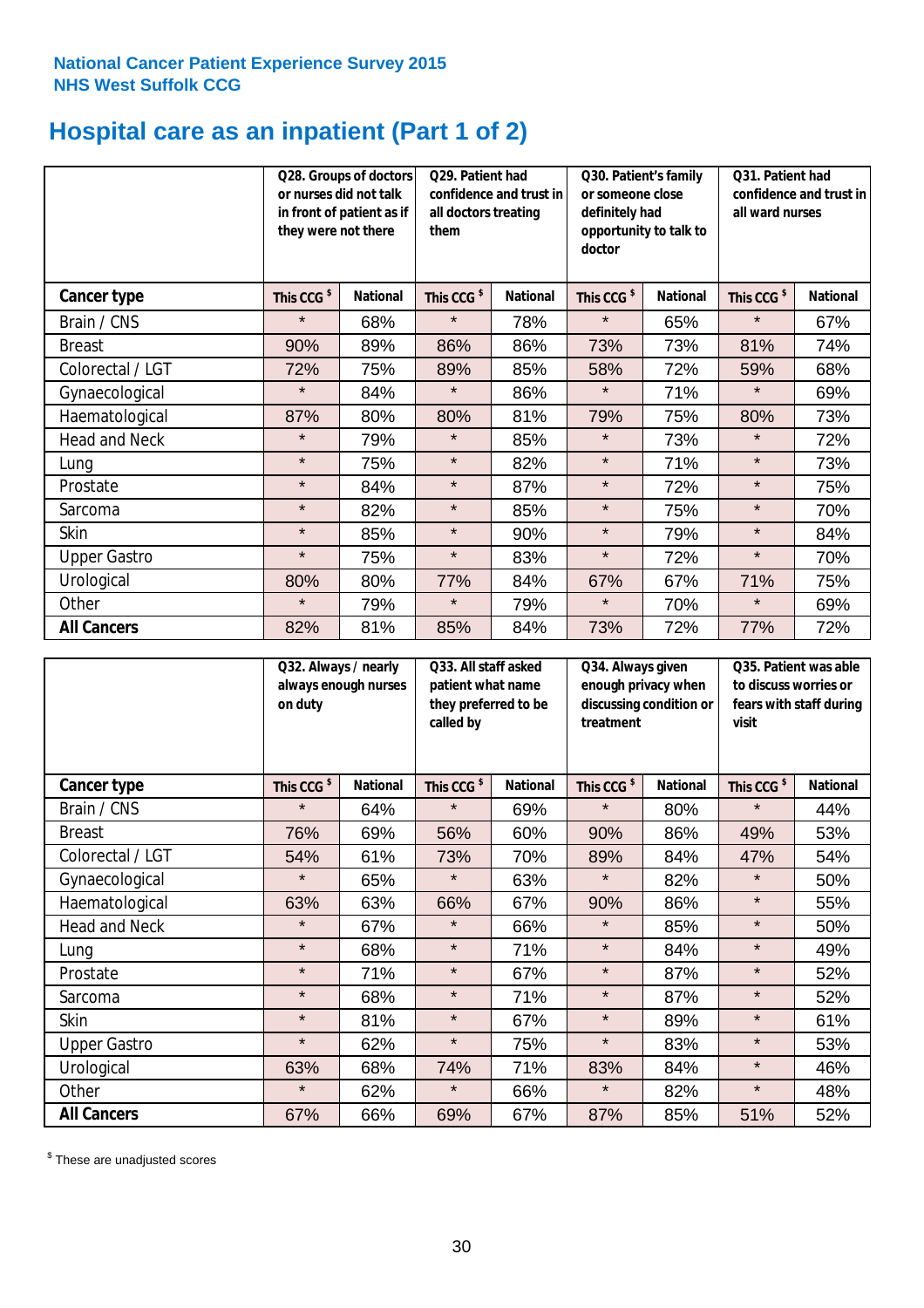# **Hospital care as an inpatient (Part 2 of 2)**

|                      | Q36. Hospital staff<br>definitely did<br>everything to help<br>control pain |                 | Q37. Always treated<br>with respect and<br>dignity by staff |                 | Q38. Given clear<br>written information<br>about what should /<br>should not do post<br>discharge |                 | Q39. Staff told patient<br>who to contact if<br>worried post discharge |                 |
|----------------------|-----------------------------------------------------------------------------|-----------------|-------------------------------------------------------------|-----------------|---------------------------------------------------------------------------------------------------|-----------------|------------------------------------------------------------------------|-----------------|
| Cancer type          | This CCG <sup>\$</sup>                                                      | <b>National</b> | This CCG <sup>\$</sup>                                      | <b>National</b> | This CCG <sup>\$</sup>                                                                            | <b>National</b> | This CCG <sup>\$</sup>                                                 | <b>National</b> |
| Brain / CNS          | $\star$                                                                     | 82%             | $\star$                                                     | 84%             | $\star$                                                                                           | 79%             | $\star$                                                                | 91%             |
| <b>Breast</b>        | 90%                                                                         | 86%             | 93%                                                         | 88%             | 94%                                                                                               | 90%             | 91%                                                                    | 95%             |
| Colorectal / LGT     | 73%                                                                         | 84%             | 81%                                                         | 86%             | 76%                                                                                               | 83%             | 88%                                                                    | 94%             |
| Gynaecological       | $\star$                                                                     | 83%             | $\star$                                                     | 85%             | $\star$                                                                                           | 86%             | $\star$                                                                | 93%             |
| Haematological       | 91%                                                                         | 84%             | 100%                                                        | 89%             | 89%                                                                                               | 79%             | 97%                                                                    | 95%             |
| <b>Head and Neck</b> | $\star$                                                                     | 84%             | $\star$                                                     | 88%             | $\star$                                                                                           | 86%             | $\star$                                                                | 92%             |
| Lung                 | $\star$                                                                     | 83%             | $\star$                                                     | 87%             | $\star$                                                                                           | 81%             | $\star$                                                                | 92%             |
| Prostate             | $\star$                                                                     | 85%             | $\star$                                                     | 91%             | $\star$                                                                                           | 87%             | $\star$                                                                | 94%             |
| Sarcoma              | $\star$                                                                     | 86%             | $\star$                                                     | 91%             | $\star$                                                                                           | 83%             | $\star$                                                                | 94%             |
| Skin                 | $\star$                                                                     | 88%             | $\star$                                                     | 93%             | $\star$                                                                                           | 91%             | $\star$                                                                | 97%             |
| <b>Upper Gastro</b>  | $\star$                                                                     | 83%             | $\star$                                                     | 86%             | $\star$                                                                                           | 79%             | $\star$                                                                | 93%             |
| Urological           | 79%                                                                         | 80%             | 77%                                                         | 88%             | 88%                                                                                               | 83%             | 88%                                                                    | 90%             |
| Other                | $\star$                                                                     | 82%             | $\star$                                                     | 85%             | $\star$                                                                                           | 80%             | $\star$                                                                | 92%             |
| <b>All Cancers</b>   | 85%                                                                         | 84%             | 90%                                                         | 87%             | 89%                                                                                               | 84%             | 92%                                                                    | 94%             |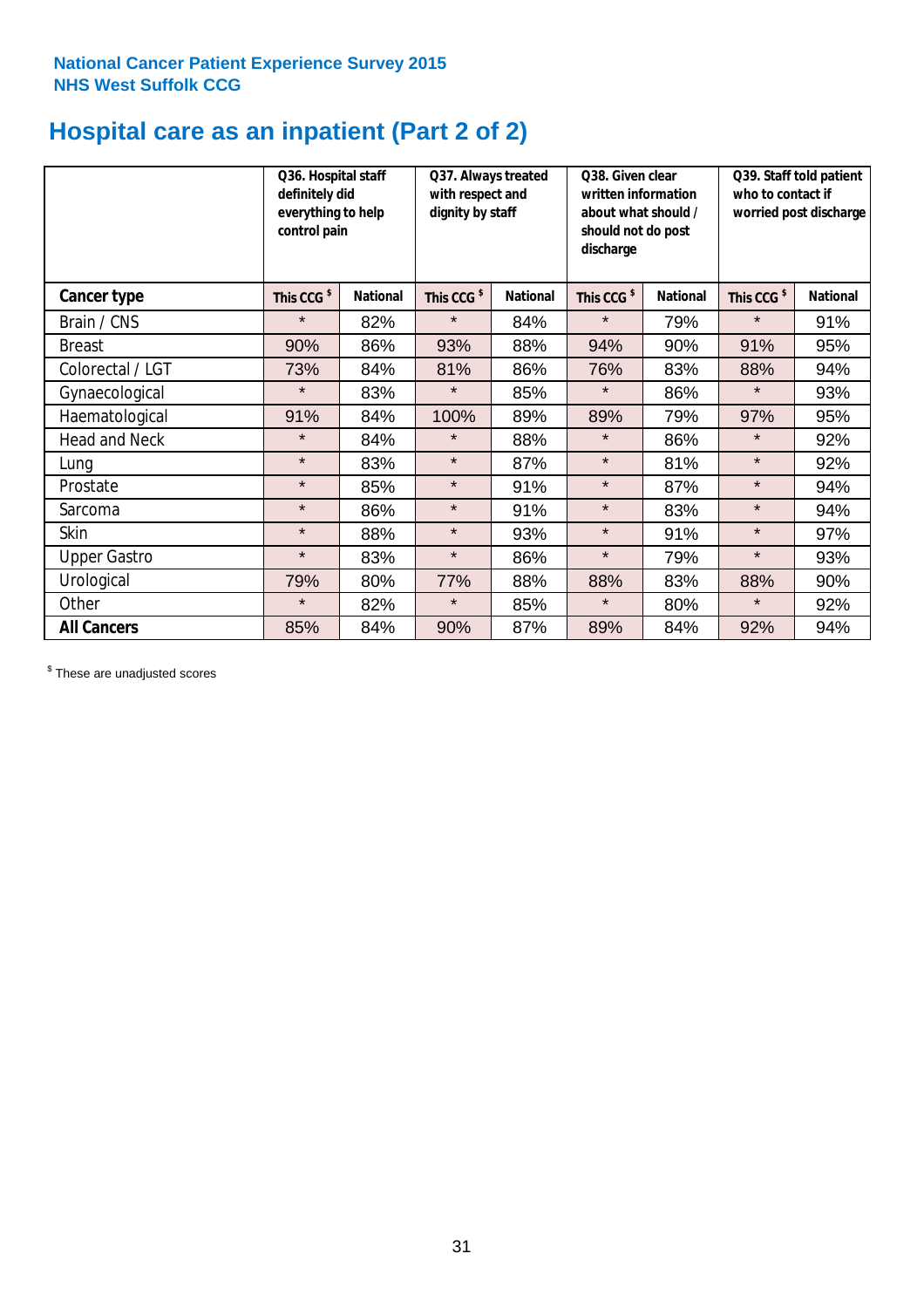# **Hospital care as a day patient / outpatient**

|                      | to discuss worries or<br>visit | Q41. Patient was able<br>fears with staff during | Q42. Doctor had the<br>right notes and other<br>documentation with<br>them |                 | Q44. Beforehand<br>patient had all<br>information needed<br>about radiotherapy<br>treatment |                 | Q45. Patient given<br>understandable<br>information about<br>whether radiotherapy<br>was working |                 |
|----------------------|--------------------------------|--------------------------------------------------|----------------------------------------------------------------------------|-----------------|---------------------------------------------------------------------------------------------|-----------------|--------------------------------------------------------------------------------------------------|-----------------|
| <b>Cancer type</b>   | This CCG <sup>\$</sup>         | <b>National</b>                                  | This CCG <sup>\$</sup>                                                     | <b>National</b> | This CCG <sup>\$</sup>                                                                      | <b>National</b> | This CCG <sup>\$</sup>                                                                           | <b>National</b> |
| Brain / CNS          | $\star$                        | 65%                                              | $\star$                                                                    | 94%             | $\star$                                                                                     | 85%             | $\star$                                                                                          | 52%             |
| <b>Breast</b>        | 59%                            | 70%                                              | 95%                                                                        | 95%             | 80%                                                                                         | 87%             | 56%                                                                                              | 60%             |
| Colorectal / LGT     | 69%                            | 73%                                              | 94%                                                                        | 95%             | $\star$                                                                                     | 85%             | $\star$                                                                                          | 55%             |
| Gynaecological       | $\star$                        | 70%                                              | $\star$                                                                    | 96%             | $\star$                                                                                     | 85%             | $\star$                                                                                          | 64%             |
| Haematological       | 76%                            | 74%                                              | 100%                                                                       | 97%             | $\star$                                                                                     | 82%             | $\star$                                                                                          | 64%             |
| <b>Head and Neck</b> | $\star$                        | 69%                                              | $\star$                                                                    | 95%             | $\star$                                                                                     | 86%             | $\star$                                                                                          | 60%             |
| Lung                 | 57%                            | 69%                                              | 100%                                                                       | 96%             | $\star$                                                                                     | 86%             | $\star$                                                                                          | 59%             |
| Prostate             | $\star$                        | 69%                                              | 95%                                                                        | 95%             | $\star$                                                                                     | 88%             | $\star$                                                                                          | 61%             |
| Sarcoma              | $\star$                        | 68%                                              | $\star$                                                                    | 97%             | $\star$                                                                                     | 88%             | $\star$                                                                                          | 63%             |
| Skin                 | $\star$                        | 73%                                              | $\star$                                                                    | 96%             | $\star$                                                                                     | 81%             | $\star$                                                                                          | 63%             |
| <b>Upper Gastro</b>  | $\star$                        | 68%                                              | $\star$                                                                    | 95%             | $\star$                                                                                     | 85%             | $\star$                                                                                          | 57%             |
| Urological           | $\star$                        | 65%                                              | 94%                                                                        | 95%             | $\star$                                                                                     | 81%             | $\star$                                                                                          | 53%             |
| Other                | 77%                            | 67%                                              | 96%                                                                        | 95%             | $\star$                                                                                     | 83%             | $\star$                                                                                          | 59%             |
| <b>All Cancers</b>   | 68%                            | 70%                                              | 97%                                                                        | 96%             | 82%                                                                                         | 86%             | 57%                                                                                              | 60%             |

|                      | O47. Beforehand<br>patient had all<br>information needed<br>treatment | about chemotherapy | Q48. Patient given<br>understandable<br>information about<br>whether<br>chemotherapy was<br>working |                 |  |
|----------------------|-----------------------------------------------------------------------|--------------------|-----------------------------------------------------------------------------------------------------|-----------------|--|
| <b>Cancer type</b>   | This CCG <sup>\$</sup>                                                | <b>National</b>    | This CCG <sup>\$</sup>                                                                              | <b>National</b> |  |
| Brain / CNS          | $\star$                                                               | 82%                | $\star$                                                                                             | 57%             |  |
| <b>Breast</b>        | 73%                                                                   | 83%                | 60%                                                                                                 | 62%             |  |
| Colorectal / LGT     | 86%                                                                   | 86%                | $\star$                                                                                             | 65%             |  |
| Gynaecological       | $\star$                                                               | 86%                | $\star$                                                                                             | 68%             |  |
| Haematological       | 84%<br>85%                                                            |                    | 72%                                                                                                 | 75%             |  |
| <b>Head and Neck</b> | $\star$                                                               | 80%                | $\star$                                                                                             | 52%             |  |
| Lung                 | $\star$                                                               | 85%                | $\star$                                                                                             | 68%             |  |
| Prostate             | $\star$                                                               | 83%                | $\star$                                                                                             | 69%             |  |
| Sarcoma              | $\star$                                                               | 82%                | $\star$                                                                                             | 70%             |  |
| Skin                 | n.a.                                                                  | 92%                | n.a.                                                                                                | 80%             |  |
| <b>Upper Gastro</b>  | $\star$                                                               | 83%                | $\star$                                                                                             | 64%             |  |
| Urological           | $\star$                                                               | 83%                |                                                                                                     | 66%             |  |
| Other                | $\star$                                                               | 85%                | $\star$                                                                                             | 70%             |  |
| <b>All Cancers</b>   | 82%                                                                   | 84%                | 68%                                                                                                 | 68%             |  |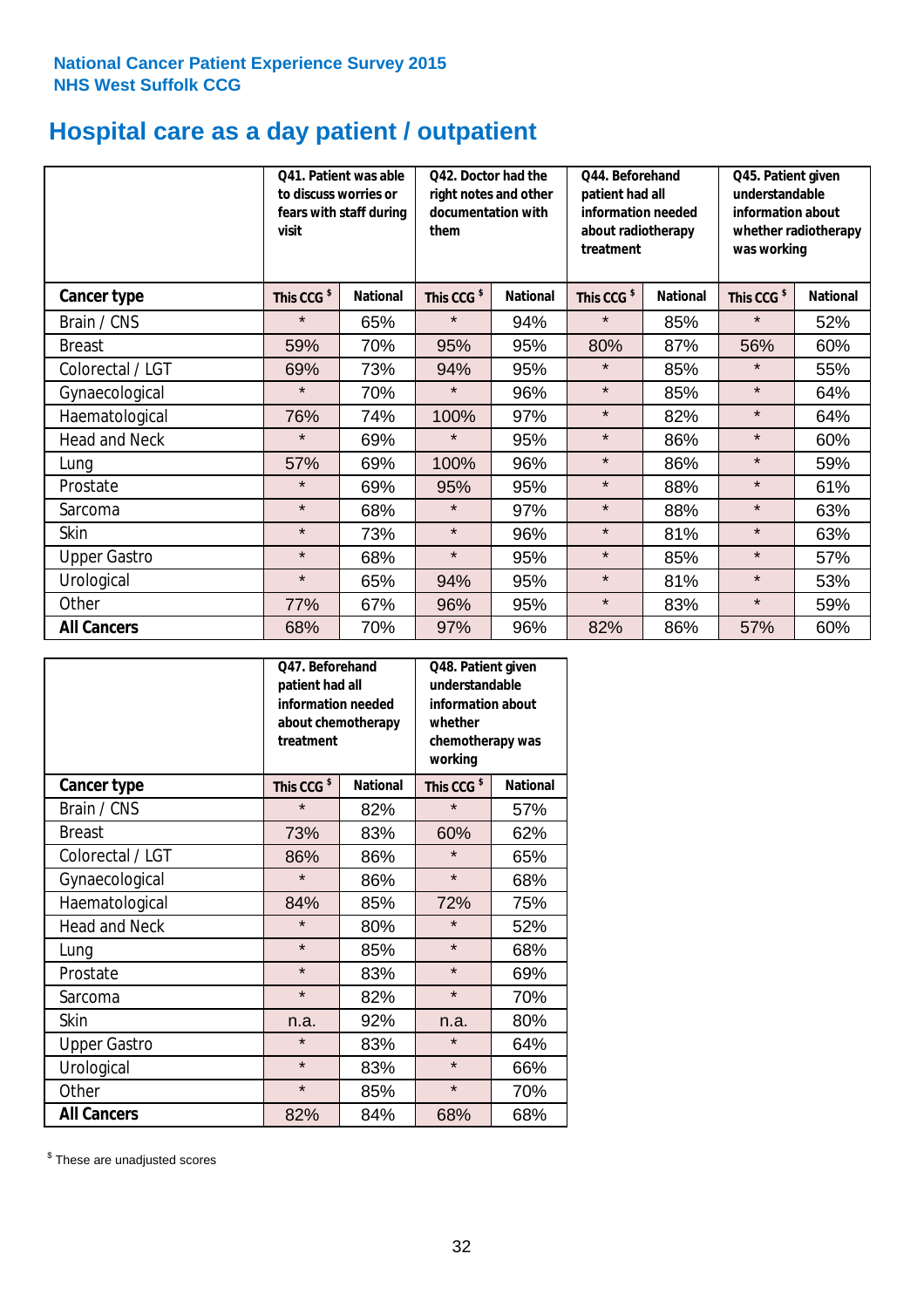# **Home care and support**

|                      | Q49. Hospital staff<br>gave family or | someone close all the<br>information needed to<br>help with care at home | Q50. Patient definitely<br>given enough support<br>from health or social<br>services during<br>treatment |                 | Q51. Patient definitely<br>given enough support<br>from health or social<br>services after<br>treatment |                 |
|----------------------|---------------------------------------|--------------------------------------------------------------------------|----------------------------------------------------------------------------------------------------------|-----------------|---------------------------------------------------------------------------------------------------------|-----------------|
| <b>Cancer type</b>   | This CCG <sup>\$</sup>                | <b>National</b>                                                          | This CCG <sup>\$</sup>                                                                                   | <b>National</b> | This CCG <sup>\$</sup>                                                                                  | <b>National</b> |
| Brain / CNS          | $\star$                               | 56%                                                                      | $\star$                                                                                                  | 44%             | $\star$                                                                                                 | 44%             |
| <b>Breast</b>        | 55%                                   | 57%                                                                      | 50%                                                                                                      | 54%             | 36%                                                                                                     | 40%             |
| Colorectal / LGT     | 54%                                   | 60%                                                                      | 52%                                                                                                      | 62%             | $\star$                                                                                                 | 52%             |
| Gynaecological       | $\star$                               | 56%                                                                      | $\star$                                                                                                  | 52%             | $\star$                                                                                                 | 42%             |
| Haematological       | 59%                                   | 60%                                                                      | 39%                                                                                                      | 52%             | $\star$                                                                                                 | 43%             |
| <b>Head and Neck</b> | $\star$                               | 59%                                                                      | $\star$                                                                                                  | 53%             | $\star$                                                                                                 | 50%             |
| Lung                 | 54%                                   | 57%                                                                      | $\star$                                                                                                  | 52%             | $\star$                                                                                                 | 42%             |
| Prostate             | 71%                                   | 55%                                                                      | $\star$                                                                                                  | 47%             | $\star$                                                                                                 | 43%             |
| Sarcoma              | $\star$                               | 59%                                                                      | $\star$                                                                                                  | 58%             | n.a.                                                                                                    | 53%             |
| Skin                 | $\star$                               | 67%                                                                      | $\star$                                                                                                  | 58%             | $\star$                                                                                                 | 61%             |
| <b>Upper Gastro</b>  | $\star$                               | 59%                                                                      | $\star$                                                                                                  | 54%             | $\star$                                                                                                 | 45%             |
| Urological           | 57%                                   | 55%                                                                      | $\star$                                                                                                  | 47%             | $\star$                                                                                                 | 44%             |
| Other                | 57%                                   | 54%                                                                      | $\star$                                                                                                  | 55%             | $\star$                                                                                                 | 48%             |
| <b>All Cancers</b>   | 59%                                   | 58%                                                                      | 51%                                                                                                      | 54%             | 41%                                                                                                     | 45%             |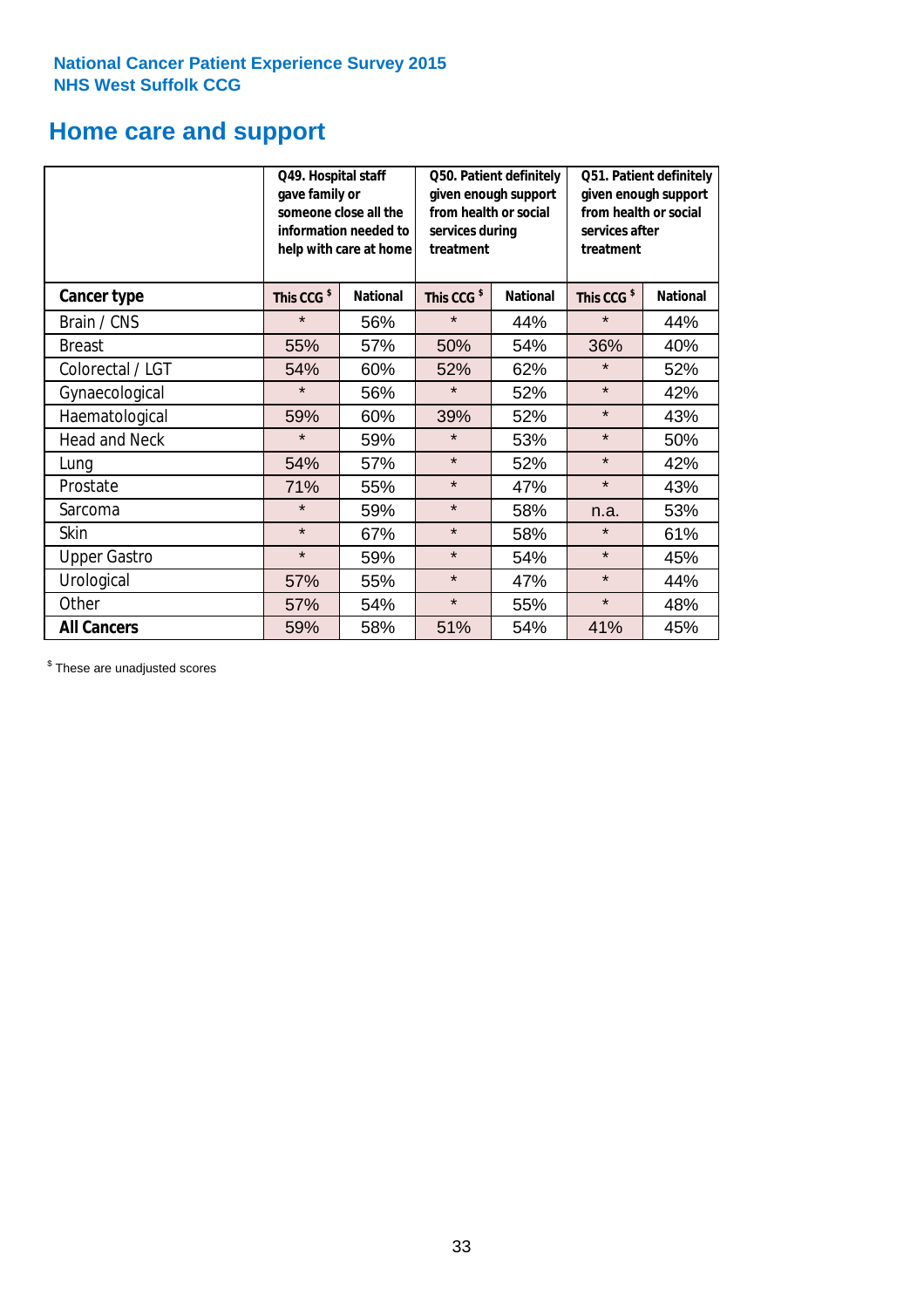# **Care from your general practice**

|                      | information about<br>treatment | Q52. GP given enough<br>patient's condition and | <b>O53. Practice staff</b><br>definitely did<br>everything they could<br>to support patient |                 |  |
|----------------------|--------------------------------|-------------------------------------------------|---------------------------------------------------------------------------------------------|-----------------|--|
| <b>Cancer type</b>   | This CCG <sup>\$</sup>         | <b>National</b>                                 | This CCG <sup>\$</sup>                                                                      | <b>National</b> |  |
| Brain / CNS          | $\star$                        | 94%                                             | $\star$                                                                                     | 59%             |  |
| <b>Breast</b>        | 94%                            | 96%                                             | 65%                                                                                         | 63%             |  |
| Colorectal / LGT     | 86%                            | 95%                                             | 64%                                                                                         | 63%             |  |
| Gynaecological       | $\star$                        | 95%                                             | $\star$                                                                                     | 59%             |  |
| Haematological       | 93%                            | 96%                                             | 70%                                                                                         | 61%             |  |
| <b>Head and Neck</b> | $\star$                        | 93%                                             | $\star$                                                                                     | 60%             |  |
| Lung                 | 100%                           | 95%                                             | $\star$                                                                                     | 62%             |  |
| Prostate             | 96%                            | 95%                                             | 73%                                                                                         | 67%             |  |
| Sarcoma              | $\star$                        | 97%                                             | $\star$                                                                                     | 65%             |  |
| <b>Skin</b>          | $\star$                        | 97%                                             | $\star$                                                                                     | 71%             |  |
| <b>Upper Gastro</b>  | $\star$                        | 94%                                             | $\star$                                                                                     | 62%             |  |
| Urological           | 100%                           | 95%                                             | 71%                                                                                         | 64%             |  |
| Other                | 95%                            | 95%                                             | 59%                                                                                         | 61%             |  |
| <b>All Cancers</b>   | 94%                            | 95%                                             | 66%                                                                                         | 63%             |  |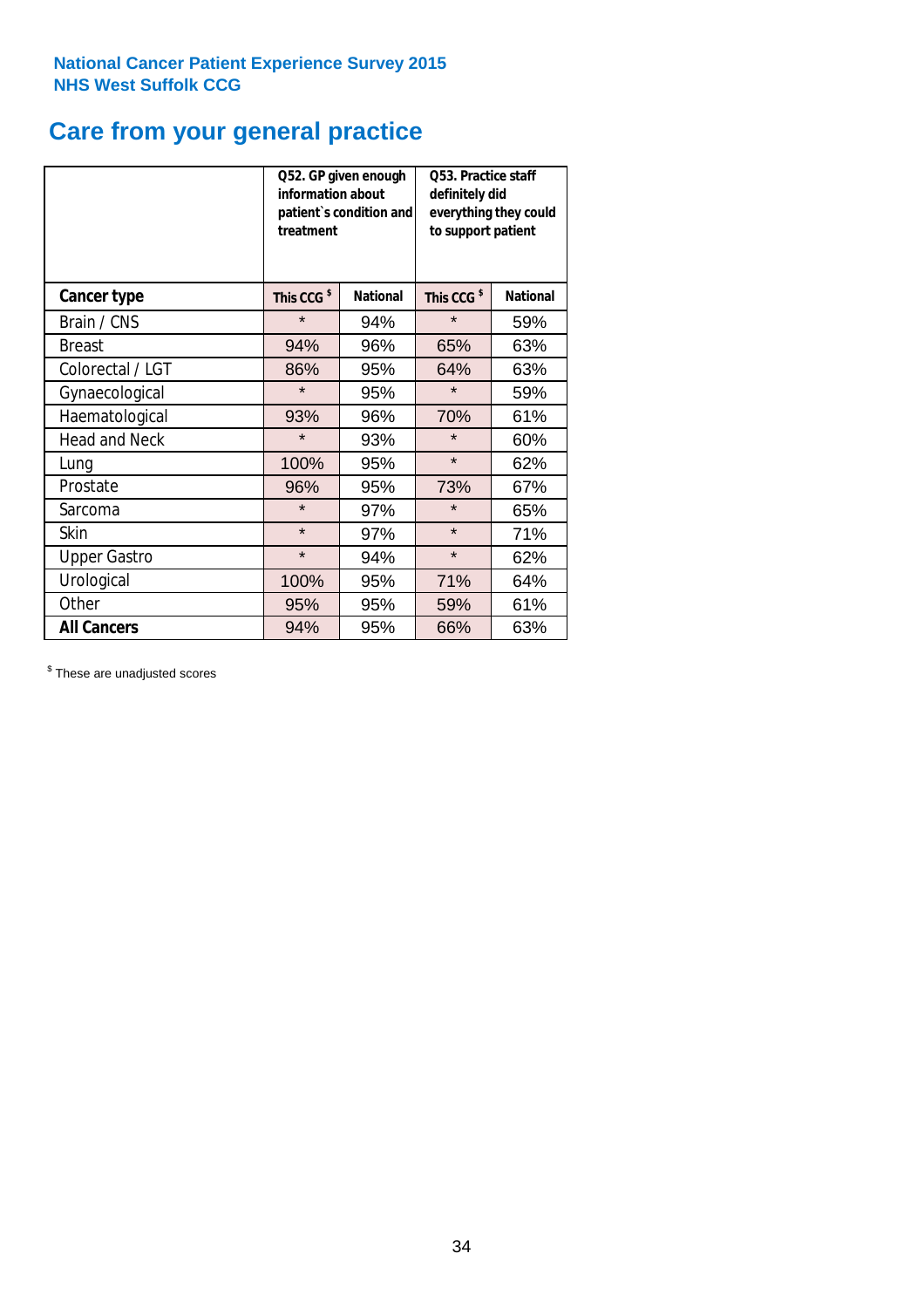# **Your overall NHS care**

|                      | Q54. Hospital and<br>community staff<br>always worked well<br>together | Q55. Patient given a<br>care plan |                        | Q56. Overall the<br>administration of the<br>care was very good /<br>good |                        |                 | Q57. Length of time for<br>attending clinics and<br>appointments was<br>right |                 |
|----------------------|------------------------------------------------------------------------|-----------------------------------|------------------------|---------------------------------------------------------------------------|------------------------|-----------------|-------------------------------------------------------------------------------|-----------------|
| Cancer type          | This CCG <sup>\$</sup>                                                 | <b>National</b>                   | This CCG <sup>\$</sup> | <b>National</b>                                                           | This CCG <sup>\$</sup> | <b>National</b> | This CCG <sup>\$</sup>                                                        | <b>National</b> |
| Brain / CNS          | $\star$                                                                | 45%                               | $\star$                | 29%                                                                       | $\star$                | 84%             | $\star$                                                                       | 60%             |
| <b>Breast</b>        | 67%                                                                    | 60%                               | 29%                    | 35%                                                                       | 96%                    | 90%             | 67%                                                                           | 64%             |
| Colorectal / LGT     | 63%                                                                    | 60%                               | 31%                    | 36%                                                                       | 96%                    | 88%             | 70%                                                                           | 68%             |
| Gynaecological       | 62%                                                                    | 58%                               | $\star$                | 29%                                                                       | 86%                    | 89%             | 57%                                                                           | 66%             |
| Haematological       | 71%                                                                    | 63%                               | 26%                    | 33%                                                                       | 93%                    | 92%             | 52%                                                                           | 62%             |
| <b>Head and Neck</b> | $\star$                                                                | 58%                               | $\star$                | 34%                                                                       | $\star$                | 89%             | $\star$                                                                       | 65%             |
| Lung                 | 56%                                                                    | 63%                               | $\star$                | 32%                                                                       | 92%                    | 89%             | 76%                                                                           | 70%             |
| Prostate             | 69%                                                                    | 63%                               | $\star$                | 36%                                                                       | 93%                    | 87%             | 85%                                                                           | 71%             |
| Sarcoma              | $\star$                                                                | 60%                               | $\star$                | 31%                                                                       | $\star$                | 90%             | $\star$                                                                       | 63%             |
| Skin                 | $\star$                                                                | 69%                               | $\star$                | 39%                                                                       | $\star$                | 89%             | $\star$                                                                       | 73%             |
| <b>Upper Gastro</b>  | $\star$                                                                | 58%                               | $\star$                | 36%                                                                       | $\star$                | 88%             | $\star$                                                                       | 66%             |
| Urological           | 64%                                                                    | 62%                               | 20%                    | 26%                                                                       | 90%                    | 84%             | 76%                                                                           | 73%             |
| Other                | 64%                                                                    | 56%                               | 28%                    | 29%                                                                       | 86%                    | 87%             | 67%                                                                           | 61%             |
| <b>All Cancers</b>   | 65%                                                                    | 61%                               | 29%                    | 33%                                                                       | 92%                    | 89%             | 66%                                                                           | 66%             |

|                      | Q58. Taking part in<br>cancer research | discussed with patient | Q59. Patient's average<br>rating of care scored<br>from very poor to very<br>good |                 |  |
|----------------------|----------------------------------------|------------------------|-----------------------------------------------------------------------------------|-----------------|--|
| <b>Cancer type</b>   | This CCG <sup>\$</sup>                 | <b>National</b>        | This CCG <sup>\$</sup>                                                            | <b>National</b> |  |
| Brain / CNS          | $\star$                                | 32%                    | $\star$                                                                           | 8.5             |  |
| <b>Breast</b>        | 16%                                    | 28%                    | 8.8                                                                               | 8.8             |  |
| Colorectal / LGT     | 21%                                    | 22%                    | 8.8                                                                               | 8.7             |  |
| Gynaecological       | $\star$                                | 27%                    | 8.8                                                                               | 8.7             |  |
| Haematological       | 24%                                    | 36%                    | 8.9                                                                               | 8.8             |  |
| <b>Head and Neck</b> | $\star$                                | 21%                    | $\star$                                                                           | 8.6             |  |
| Lung                 | 63%                                    | 34%                    | 8.7                                                                               | 8.6             |  |
| Prostate             | 50%                                    | 35%                    | 8.9                                                                               | 8.6             |  |
| Sarcoma              | $\star$                                | 29%                    | $\star$                                                                           | 8.7             |  |
| Skin                 | $\star$                                | 17%                    | $\star$                                                                           | 8.9             |  |
| <b>Upper Gastro</b>  | $\star$                                | 30%                    | $\star$                                                                           | 8.6             |  |
| Urological           | 22%                                    | 14%                    | 8.7                                                                               | 8.5             |  |
| Other                | 26%                                    | 31%                    | 8.7                                                                               | 8.6             |  |
| <b>All Cancers</b>   | 29%                                    | 28%                    | 8.8                                                                               | 8.7             |  |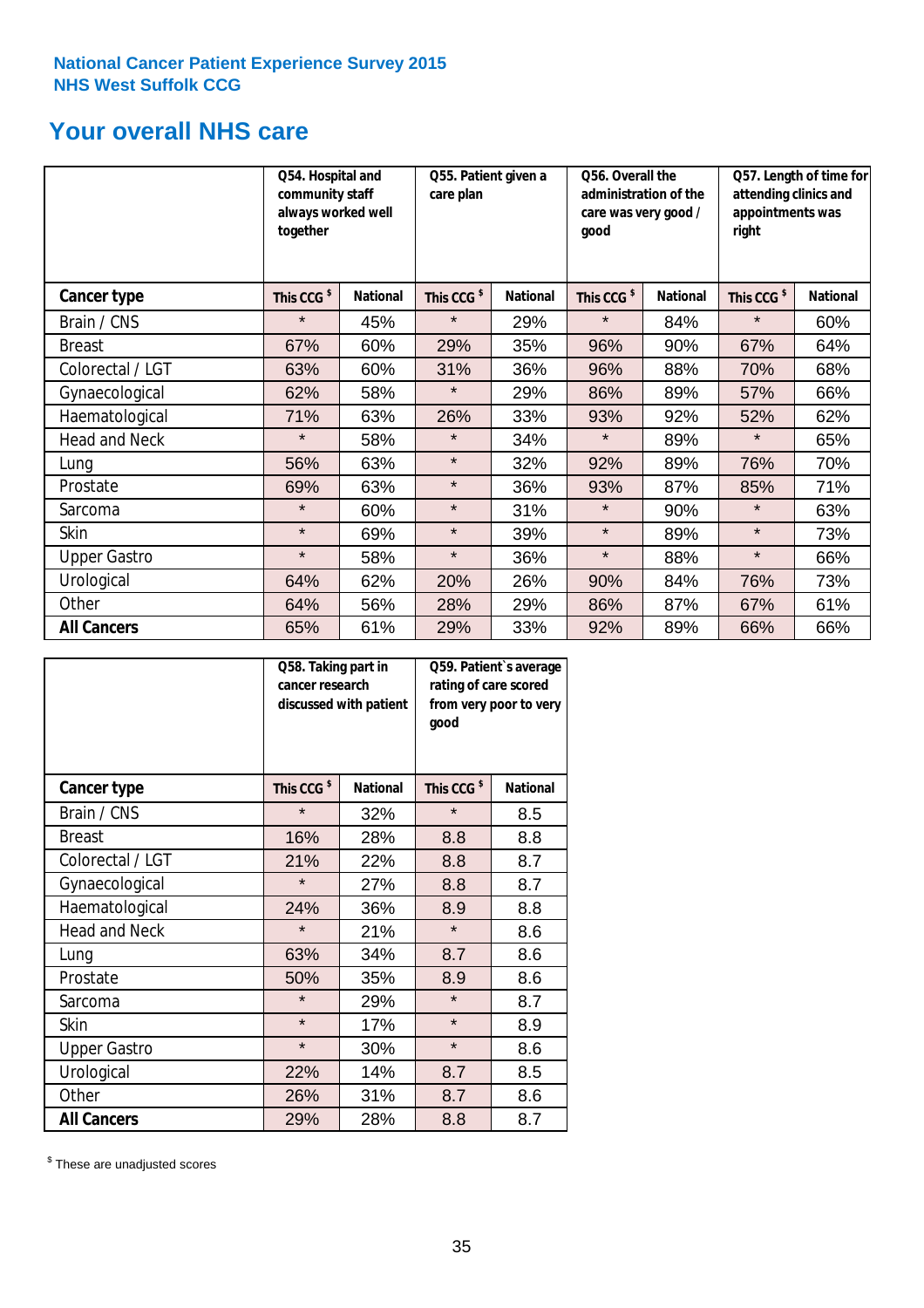# **Annex**

### **Methodology**

The sample for the survey included all adult (aged 16 and over) NHS patients, with a confirmed primary diagnosis of cancer, discharged from an NHS Trust after an inpatient episode or day case attendance for cancer related treatment in the months of April, May and June 2015.

The patients included in the sample had relevant cancer ICD10 codes (C00-99 excluding C44 and C84, and D05) in the first diagnosis field of their patient records, applied to their patient files by the relevant NHS Trust, and were alive at the point at which fieldwork commenced. Deceased checks were undertaken on up to three occasions during fieldwork, to ensure that questionnaires were not sent to patients who had died since their treatment.

Trust samples were checked rigorously for duplicates and patient lists were also de-duplicated nationally to ensure that patients did not receive multiple copies of questionnaires.

The fieldwork for the survey was undertaken between October 2015 and March 2016.

For the first time, the survey used a mixed mode methodology. Questionnaires were sent by post with two reminders where necesssary, but also included an option to complete online. A Freephone helpline was available for respondents to ask questions about the survey, to enable them to complete their questionnaires over the phone, and to provide access to a translation and interpreting facility for those whose first language was not English.

The Health Research Authority supported the survey by granting Section 251 approval.

### **Further information**

Further information on survey methodology, as well as all of the national and local reports and data, is available at www.ncpes.co.uk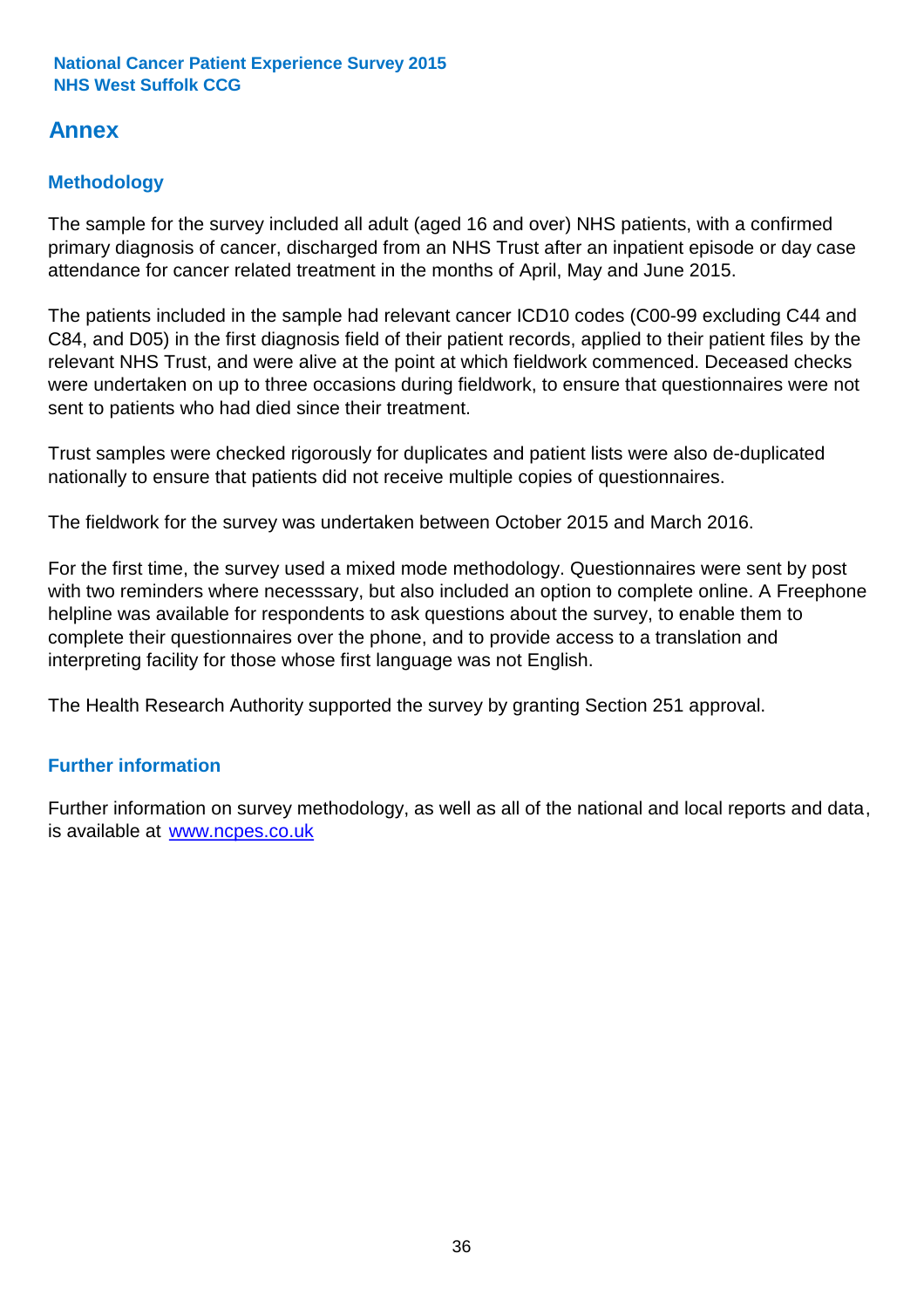### **Redevelopment of the 2015 survey**

A number of significant changes have been made to the National Cancer Patient Experience Survey in 2015:

- the length of the questionnaire has been reduced
- response options have been reviewed and changed to make them consistent throughout the survey
- some of the questions and / or answer options have been changed so that they are now in line with questions in other patient surveys (e.g. the Care Quality Commission national patient surveys), to improve comparability between them
- the topic areas within the questionnaire have been redesigned to capture the whole patient journey.

There are 50 questions in the questionnaire that relate directly to patient experience. Of these, 14 remain unchanged from previous years; and a further 21 have been slightly amended. We draw caution in directly comparing data from the 2015 survey to the findings of the previous CPES surveys, even for identical questions. Changes in the structure of the survey instrument (questionnaire) and also the administration of the survey (calendar period and length of time from sampling to field work start and completion) may influence nationwide averages, although these features will not greatly impact on relative comparisons (e.g. between patient groups or hospitals).

The other 15 questions are either new or substantially changed from previous years.

It is expected that there will be few, if any changes, to the questionnaire going forward so we will be able to compare the results year on year. Where changes are necessary they are expected to be for methodological reasons or to improve question reliability.

Another significant change in 2015 is that an online version of the questionnaire has been developed. The online version was developed to make the questionnaire more accessible for respondents. This may have an impact on the demographic characteristics of the respondents. This may be an improvement if previously underrepresented groups have responded. However, changes to the demographics of respondents may have implications on the overall results - and again, leads us to draw caution in directly comparing results with previous years.

### **Official Statistics**

The 2015 survey data has been published for the first time as Official Statistics. The 2015 survey data has been produced and published in line with the Code of Practice for Official Statistics.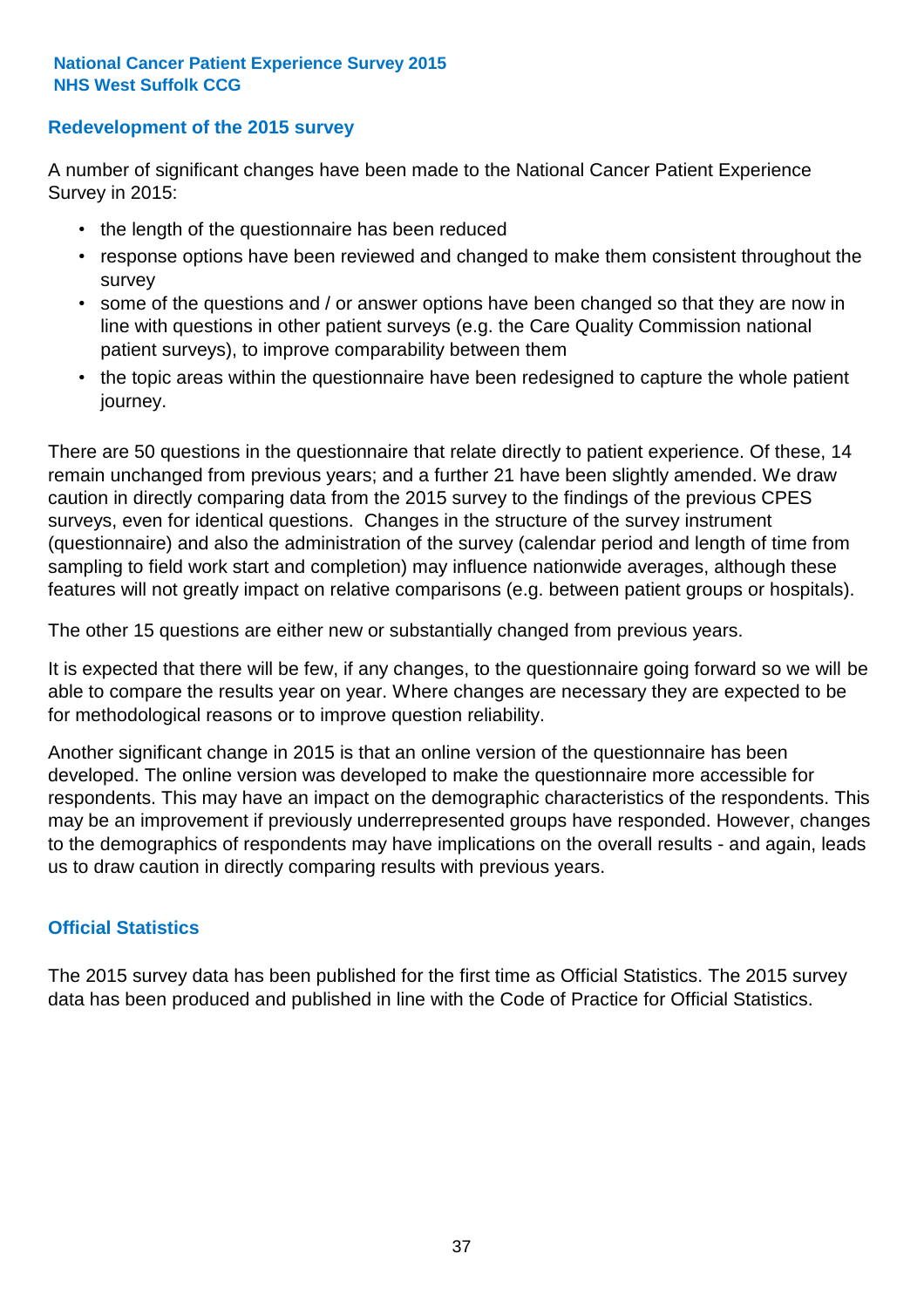### **Scoring methodologies**

49 of the 50 questions relating directly to patient experience have been summarised as the score of the percentage of patients who reported a positive experience. For example:

- question 6 asks: "Overall, how did you feel about the length of time you had to wait for your test to be done?". Responses have been recorded as positive only for those patients who selected the first option ("It was about right")
- question 11 asks: "When you were told you had cancer, were you given written information about the type of cancer you had?". Responses have been recorded as positive only for those patients who selected the first option ("Yes, and it was easy to understand").

Where options do not provide any information on positive/negative patient experience (e.g. "Don't know / can't remember"), they are excluded from the score.

The other question (question 59) asks respondents to rate their overall care on a scale of 0 to 10. Scores have been given as an average on this scale.

A copy of the 2015 questionnaire, marked up with all of these scoring conventions, is available at www.ncpes.co.uk

Further details on the scoring methodology can be found in the technical document for the survey, available at <u>www.ncpes.co.uk</u>

#### **Case-mix adjustment**

For the first time in 2015, case-mix adjusted findings are being presented alongside unadjusted results for CCGs. Case-mix adjustment allows us to account for the impact that differing patient populations might have on results. By using the case-mix adjusted estimates we can obtain a greater understanding of how a CCG is performing given their patient population.

The factors taken into account in this case-mix adjustment are gender, age, ethnic group, deprivation, and tumour group.

For further details on case-mix adjustment, please refer to the technical document for the survey, available at www.ncpes.co.uk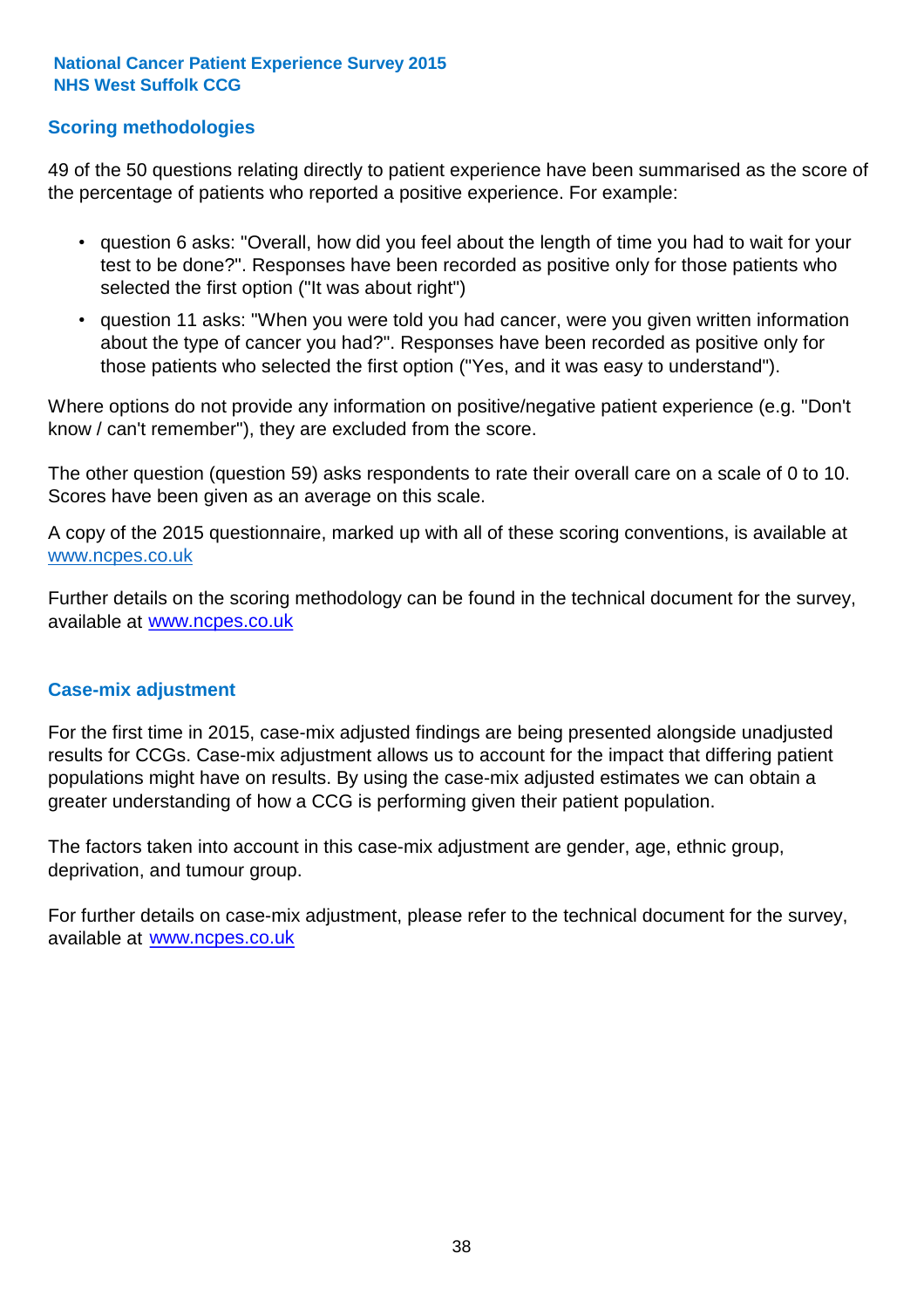### **Response Rates**

|                 | Sample<br><b>Size</b> | <b>Excluded</b> | Adjusted<br><b>Sample</b> | <b>Not</b><br><b>Returned Refused</b> | Blank / | Completed | Response<br>Rate |
|-----------------|-----------------------|-----------------|---------------------------|---------------------------------------|---------|-----------|------------------|
| <b>National</b> | 116,991               | 8.719           | 108,272                   | 33,168                                | 3.918   | 71,186    | 66%              |
| 07K             | 623                   | 32              | 591                       | 133                                   | 26      | 432       | 73%              |

#### **Respondents by tumour group**

The tables below show the numbers of patients from each tumour group and the age and gender distribution of these patients.

| <b>Tumour Group</b>  | Number of<br>respondents* |
|----------------------|---------------------------|
| Brain / CNS          | $\overline{4}$            |
| <b>Breast</b>        | 93                        |
| Gynaecological       | 22                        |
| Colorectal / LGT     | 45                        |
| Lung                 | 31                        |
| <b>Skin</b>          | 14                        |
| Haematological       | 77                        |
| <b>Upper Gastro</b>  | 24                        |
| Other                | 41                        |
| Urological           | 42                        |
| Prostate             | 28                        |
| Sarcoma              | 2                         |
| <b>Head and Neck</b> | 9                         |

*\* These figures may not match the numerator for all questions in the 'Comparisons by tumour group' section of this report, because not all questions were answered by all respondents.*

### **Respondents by age and gender**

The questionnaire asked respondents to give their year of birth. This information has been amalgamated into 8 age bands. The age and gender distribution for the CCG was as follows:

|             | 16-24 | 25-34 | 35-44 | 45-54 | 55-64 | 65-74 | 75-84 | $85+$ | Total |
|-------------|-------|-------|-------|-------|-------|-------|-------|-------|-------|
| <b>Male</b> |       | ີ     |       | 10    | 27    | 72    | 62    | 16    | 196   |
| Female      |       |       | 10    | 41    | 45    | 66    | 61    |       | 236   |
| Total       |       |       | 16    | 51    | 72    | 138   | 123   | 27    | 432   |